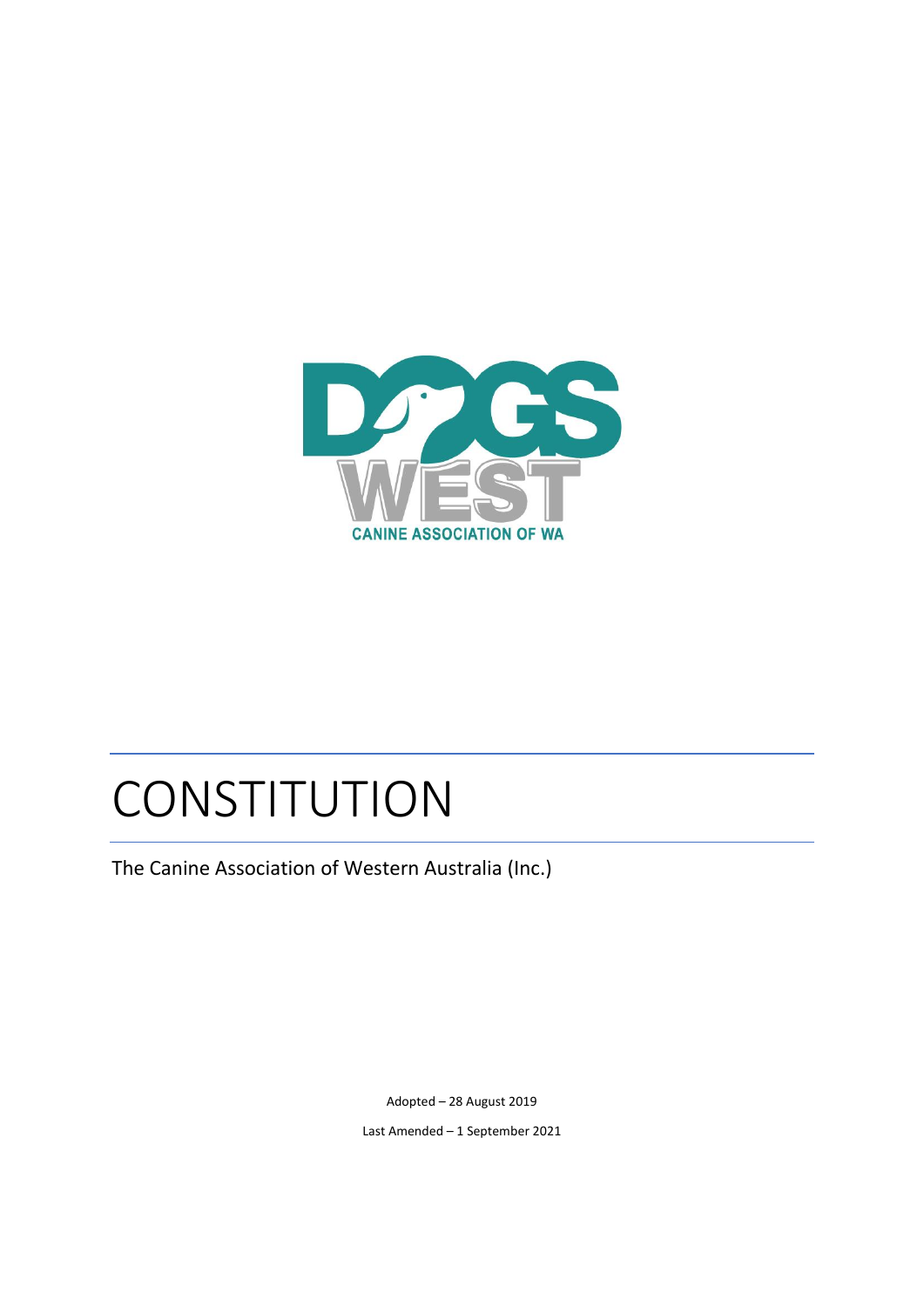# **CONSTITUTION**

# Contents

| 1.  |  |
|-----|--|
| 2.  |  |
| 3.  |  |
| 4.  |  |
| 5.  |  |
|     |  |
| 6.  |  |
| 7.  |  |
| 8.  |  |
| 9.  |  |
| 10. |  |
| 11. |  |
| 12. |  |
| 13. |  |
| 14. |  |
|     |  |
| 15. |  |
| 16. |  |
| 17. |  |
| 18. |  |
| 19. |  |
| 20. |  |
| 21. |  |
|     |  |
| 22. |  |
| 23. |  |
| 24  |  |
| 25  |  |
| 26  |  |
|     |  |
| 27  |  |
| 28  |  |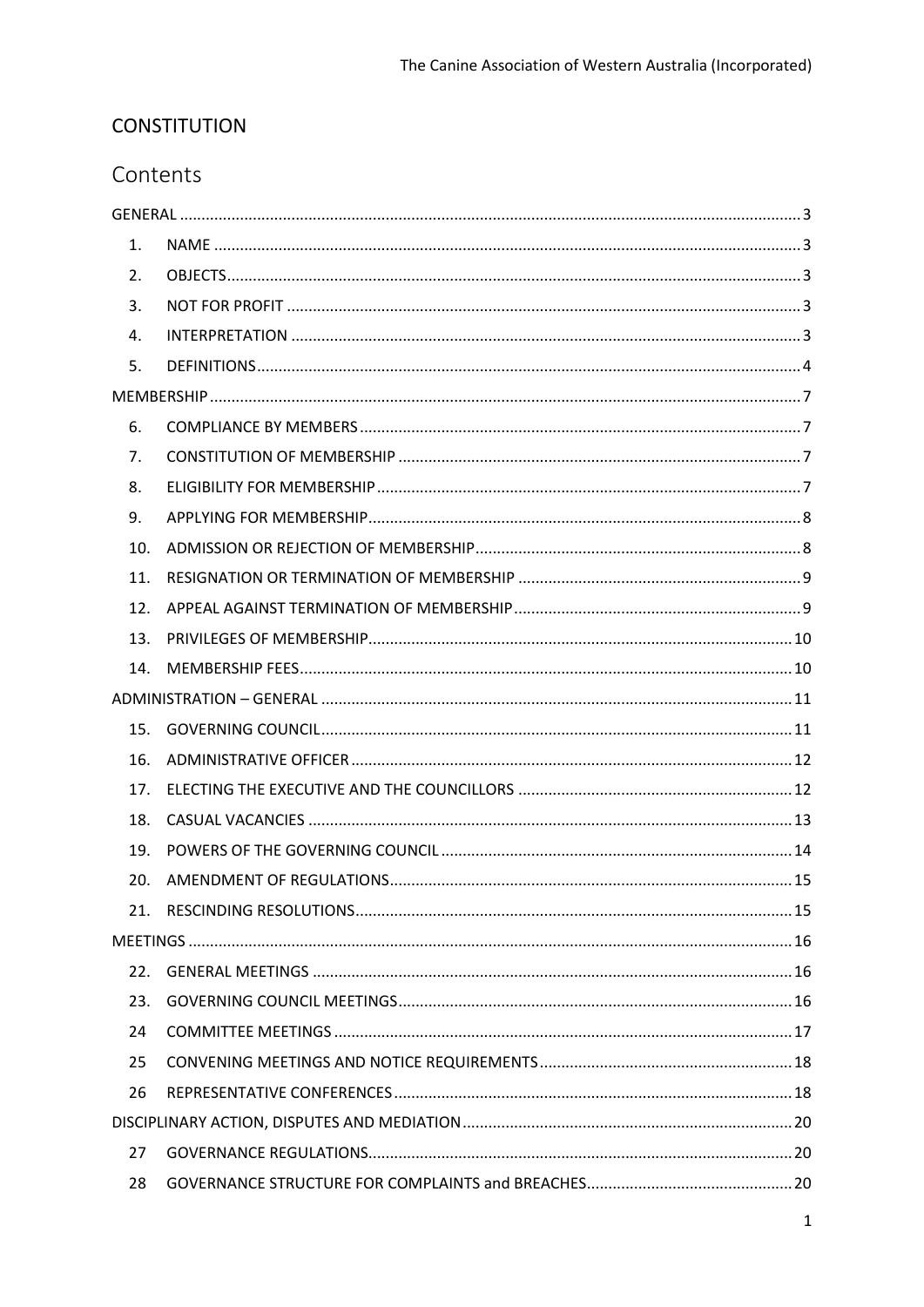| 29 |  |
|----|--|
| 30 |  |
| 31 |  |
| 32 |  |
|    |  |
| 33 |  |
| 34 |  |
| 35 |  |
| 36 |  |
|    |  |
| 37 |  |
| 38 |  |
| 39 |  |
| 40 |  |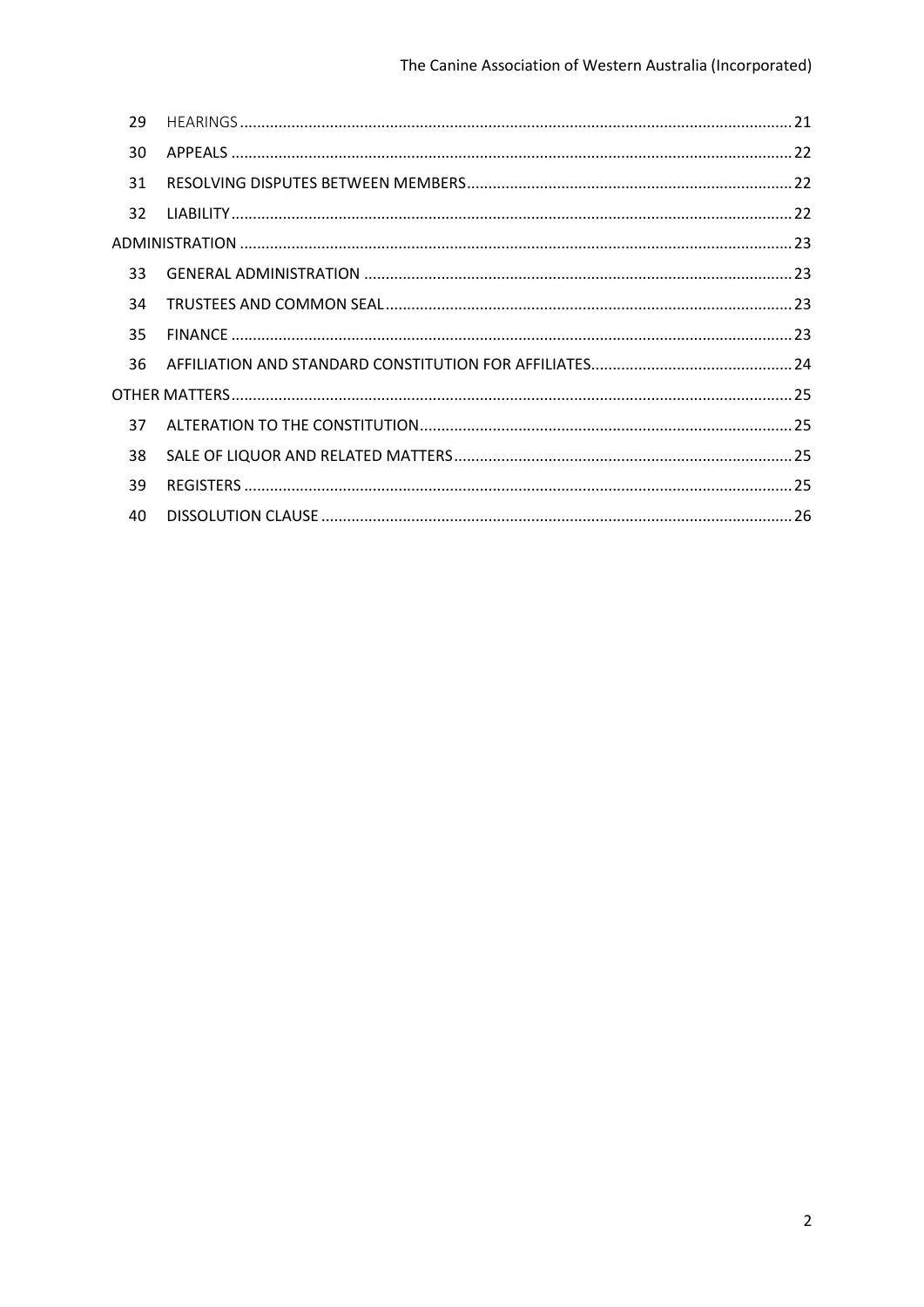# <span id="page-3-0"></span>GENERAL

<span id="page-3-1"></span>1. NAME

There is hereby constituted an Association which shall be known as The Canine Association of Western Australia (Inc.).

- <span id="page-3-2"></span>2. OBJECTS
	- 2.1 The Objects of the Association shall be:
		- 2.1.1 to promote and encourage the breeding of pedigreed dogs;
		- 2.1.2 to foster, promote and protect the interests of Members of the Association relative to dogs;
		- 2.1.3 to promote, foster and encourage the welfare and care of dogs;
		- 2.1.4 to collect, verify and publish information relative to dogs and their breeding and competitions involving dogs and their owners/handlers;
		- 2.1.5 to encourage the affiliation of kindred bodies with the Association;
		- 2.1.6 to keep a Register of dogs, their breeding, ownership and other breeding details;
		- 2.1.7 to make contributions if thought fit, towards Sanctioned Events in the form of cash, trophies or medals and to contribute towards judges' expenses;
		- 2.1.8 to issue official certificates;
		- 2.1.9 to make regulations to govern Sanctioned Events not inconsistent with the recommendations of the ANKC;
		- 2.1.10 to keep a panel of judges and make conditions for the placing of names on such panel;
		- 2.1.11 to allot and approve dates for the holding of Sanctioned Events;
		- 2.1.12 to grant championship status to shows by issuing challenge and championship certificates;
		- 2.1.13 to issue certificates pertaining to Trials and Tests;
		- 2.1.14 to enter into reciprocal arrangements with bodies affiliated with the ANKC; and
		- 2.1.15 to provide and/or construct facilities and amenities for use by members and others and to acquire by purchase, lease, exchange or otherwise and to sell buildings and hereditaments of any tenure or description and any estate or interest therein;

# <span id="page-3-3"></span>3. NOT FOR PROFIT

The property and income of the Association shall be applied solely towards the promotion of the objects or purposes of the Association and no part of that property or income may be paid or otherwise distributed, directly or indirectly, to Members of the Association, except in good faith in the promotion of those objects or purposes.

#### <span id="page-3-4"></span>4. INTERPRETATION

4.1 Should any question arise as to the interpretation of the Constitution and the Regulations, such question shall be decided by the Governing Council whose decision shall be final and binding. Likewise, should any matter arise which is not covered by the Constitution and the Regulations, it shall be dealt with in a similar manner.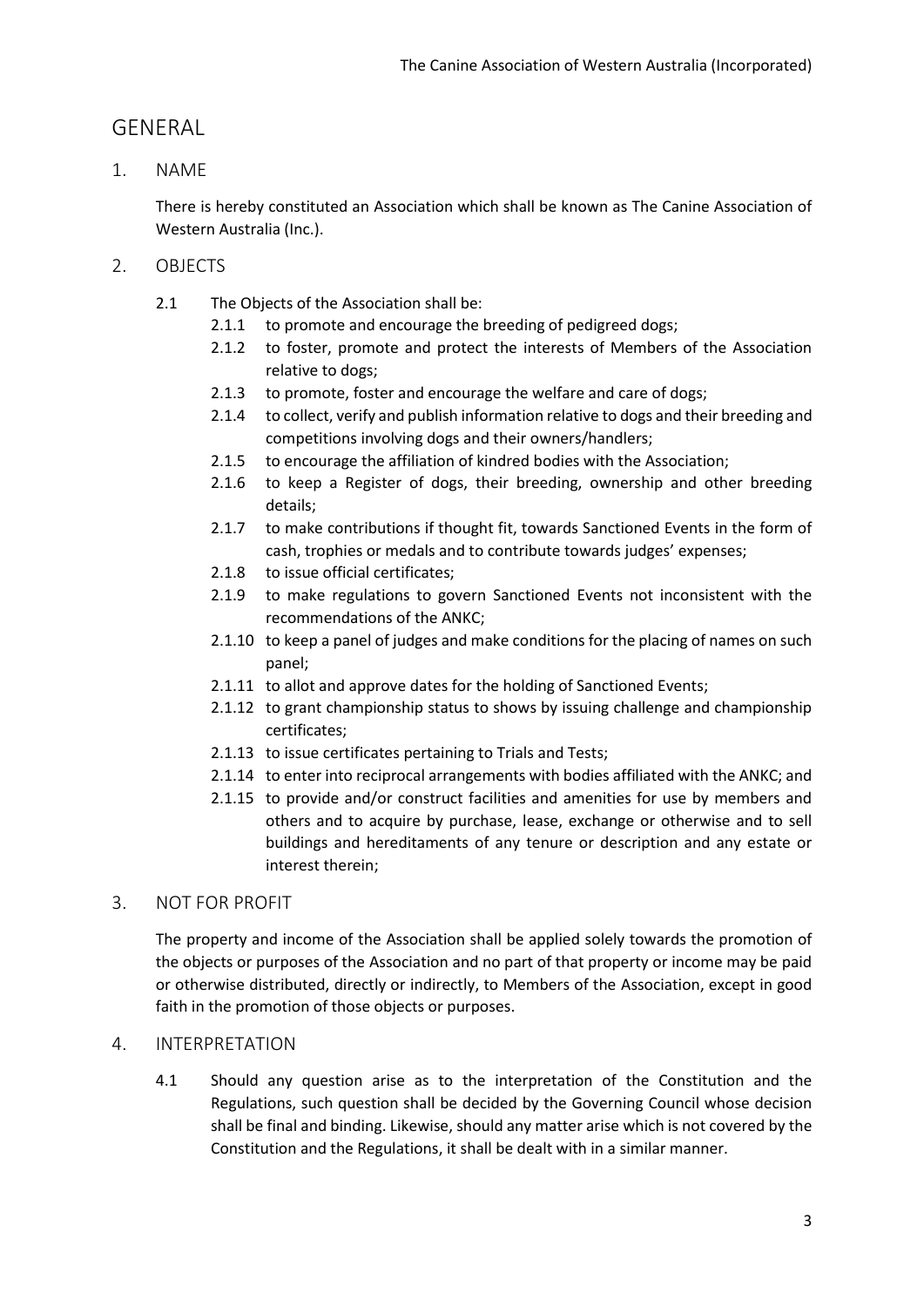4.2 Words importing the male gender shall, where the context reasonably permits, include the female (but a female dog may be referred to as a bitch) and the singular number shall include the plural number.

# <span id="page-4-0"></span>5. DEFINITIONS

Unless the context otherwise requires, the terms specified here-under shall have the meaning defined:

| Act                                               | the Association Incorporations Act 2015                                                                                                                                                                                               |
|---------------------------------------------------|---------------------------------------------------------------------------------------------------------------------------------------------------------------------------------------------------------------------------------------|
| <b>Affiliate</b>                                  | a club, society, association or other body affiliated with the<br>Association                                                                                                                                                         |
| <b>Administrative Officer</b>                     | the Secretary, Registrar or Chief Executive Officer of the<br>Association                                                                                                                                                             |
| <b>ANKC</b>                                       | the Australian National Kennel Council Limited                                                                                                                                                                                        |
| <b>Annual General Meeting</b>                     | the meeting convened under Section 22                                                                                                                                                                                                 |
| <b>Association</b>                                | the Canine Association of Western Australia (Inc.)                                                                                                                                                                                    |
| Constitution                                      | this document embodying the mode in which the Association is<br>organised and the fundamental principles of how the<br>Association is governed                                                                                        |
| <b>Committee</b>                                  | any Committee, Tribunal, Board and/or Working Party<br>established by the Governing Council to fulfil specific tasks,<br>including governance functions as prescribed in Section 19.1.4                                               |
| <b>Committee Meeting</b>                          | a meeting referred to in Section 24                                                                                                                                                                                                   |
| <b>Committee Member</b>                           | a member of any Committee, Tribunal, Board and/or Working<br>Party established by the Governing Council to fulfil specific<br>tasks, including governance functions                                                                   |
| <b>Contempt of Governing</b><br>Council           | is the offence of being disobedient to or disrespectful towards<br>the Governing Council or its appointed Officers in the form of<br>behaviour that opposes or defies the authority, justice and<br>dignity of the Governing Council. |
| <b>Councillors</b>                                | a member of the Governing Council as prescribed in 15.3.3                                                                                                                                                                             |
| <b>Executive</b>                                  | the duly elected President and Vice President of the Association<br>and/or other members/s appointed by the Governing Council                                                                                                         |
| <b>Extraordinary</b><br>General<br><b>Meeting</b> | a Meeting of the Members convened by the Administrative<br>Officer called only in the event of Section 18.8                                                                                                                           |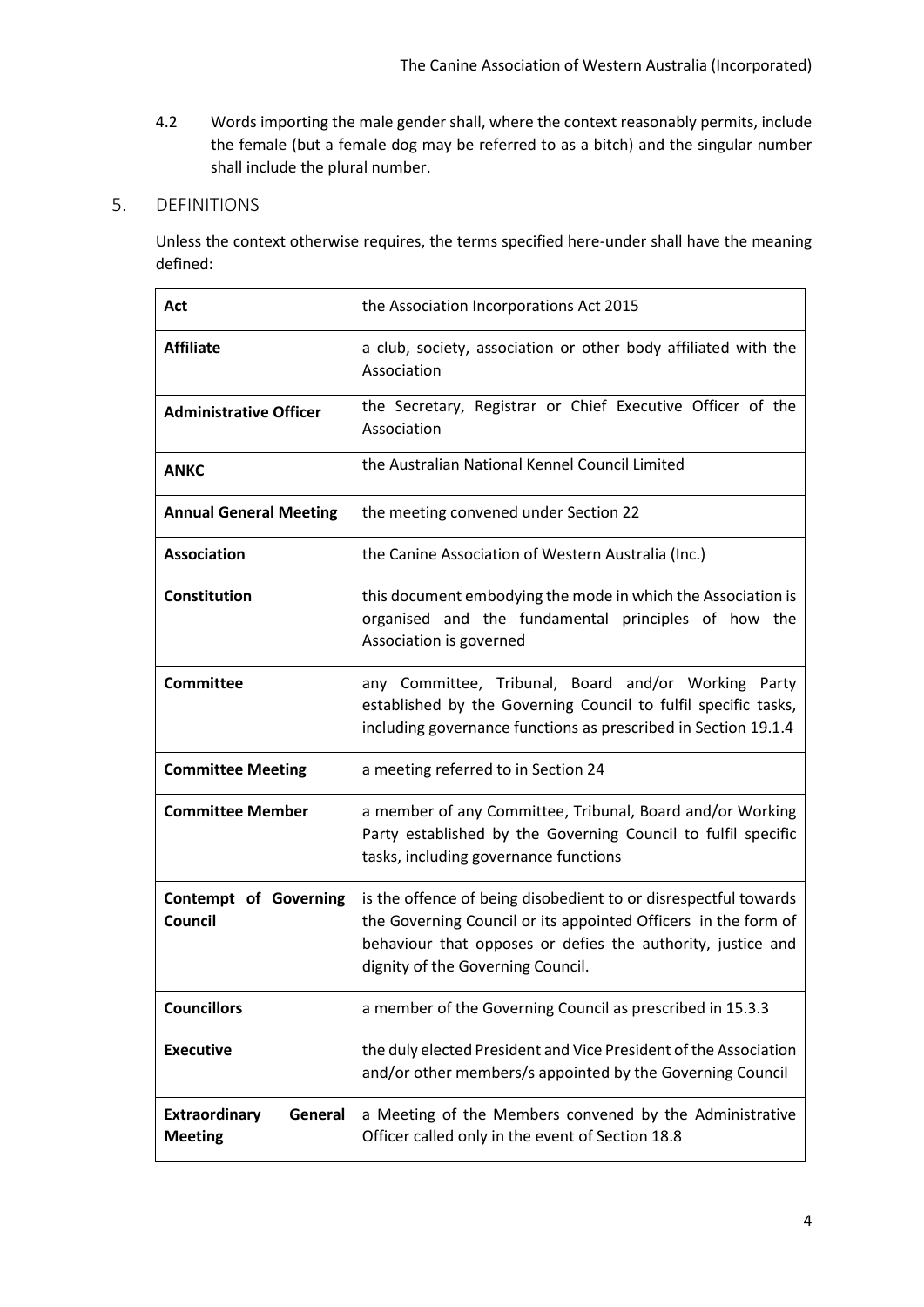| <b>General Meeting</b>         | a meeting to which all Members are invited convened under<br>Section 22                                                                                                                                                                                                                     |
|--------------------------------|---------------------------------------------------------------------------------------------------------------------------------------------------------------------------------------------------------------------------------------------------------------------------------------------|
| <b>Governing Council</b>       | means the Governing Council of the Association as defined in<br>Section 15.3                                                                                                                                                                                                                |
| <b>Member</b>                  | a life member or financial ordinary, associate, concessional,<br>junior or handler financial member of the Association                                                                                                                                                                      |
| <b>Notice of Meetings</b>      | a written notice circulated in accordance with Section 25                                                                                                                                                                                                                                   |
| <b>Notice of Motion</b>        | a written notice circulated to the Members prior to a General<br>Meeting or Special General Meeting or Extraordinary General<br>Meeting included in the Notice of Meeting and providing<br>sufficient particulars of a proposed motion to be carried in<br>accordance with the Constitution |
| <b>Registers</b>               | the Registers kept by the Association for the purpose of<br>registering Dogs and Members in accordance with the<br>Constitution and such Regulations made by the Governing<br>Council from time to time.                                                                                    |
| <b>Registered Owner</b>        | in relation to a dog, means the person registered with the<br>Association as the owner of such dog.                                                                                                                                                                                         |
| <b>Registered Dog</b>          | a dog or bitch accepted for registration in the ANKC Ltd<br>Register.                                                                                                                                                                                                                       |
| <b>Regulations</b>             | the resolutions by means of which Governing Council fulfils its<br>duties as laid down in the Constitution embodied by separate<br>documents which are advised to the Members and by which<br>the Members are bound.                                                                        |
|                                |                                                                                                                                                                                                                                                                                             |
| <b>Sanctioned Event</b>        | a Championship Show, Open Show, Parade, Competition, Trial<br>and Test, any training or seminar (or the like) held with the<br>sanction of this Association and under the Constitution and<br>Regulations laid down by it.                                                                  |
| <b>Special General Meeting</b> | a general meeting other than the annual general meeting and<br>limited to the agenda items as notified                                                                                                                                                                                      |
| <b>Special Resolution</b>      | a resolution passed by the Members at a General Meeting by<br>at least 75% of eligible voting Members in accordance with<br>section 51 of the Act                                                                                                                                           |
| Subscription                   | the membership fees payable by a Member to the Association<br>as decided from time to time by the Governing Council,                                                                                                                                                                        |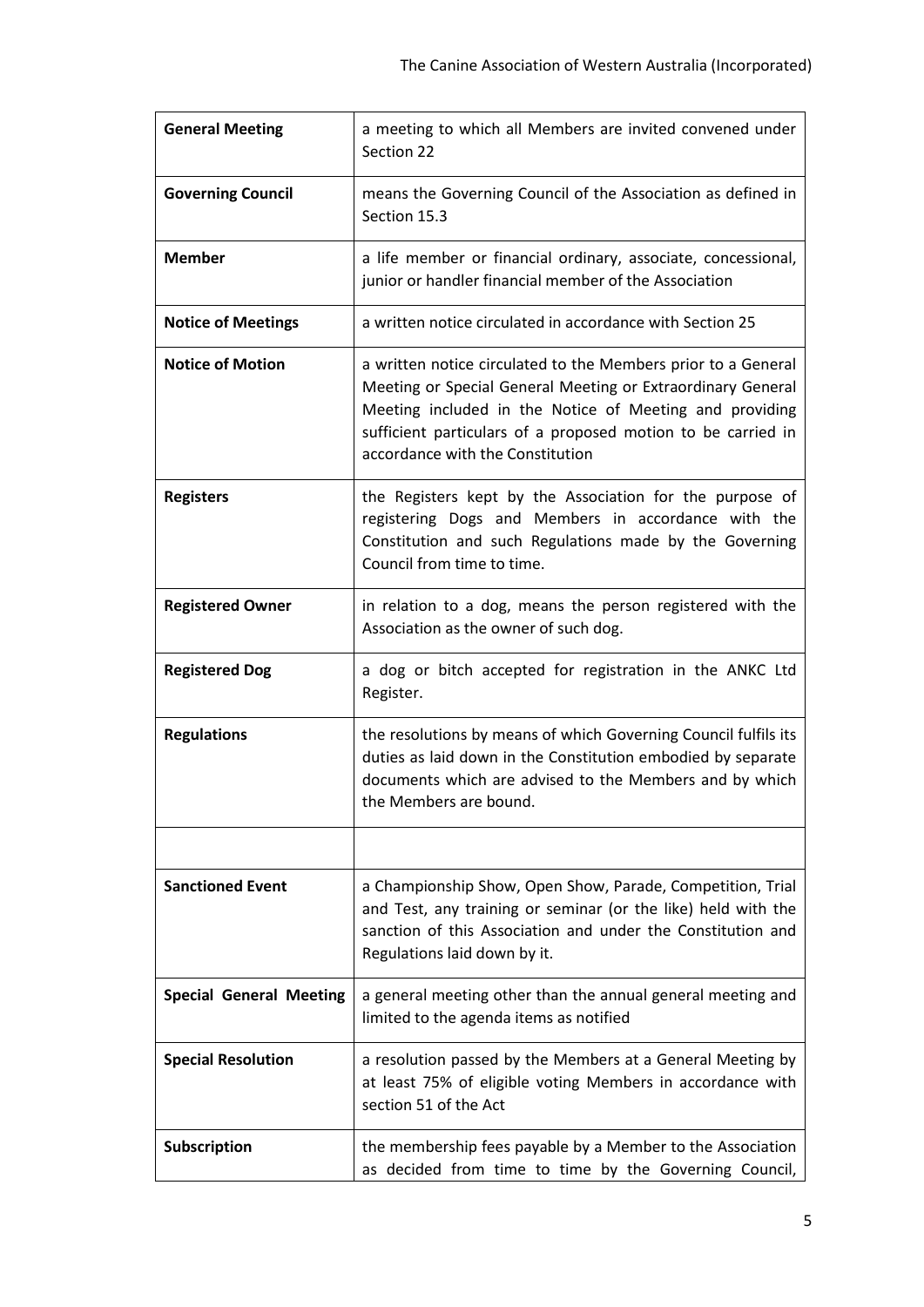| payment of which (if not in arrears), makes the person a |
|----------------------------------------------------------|
| financial member of the Association                      |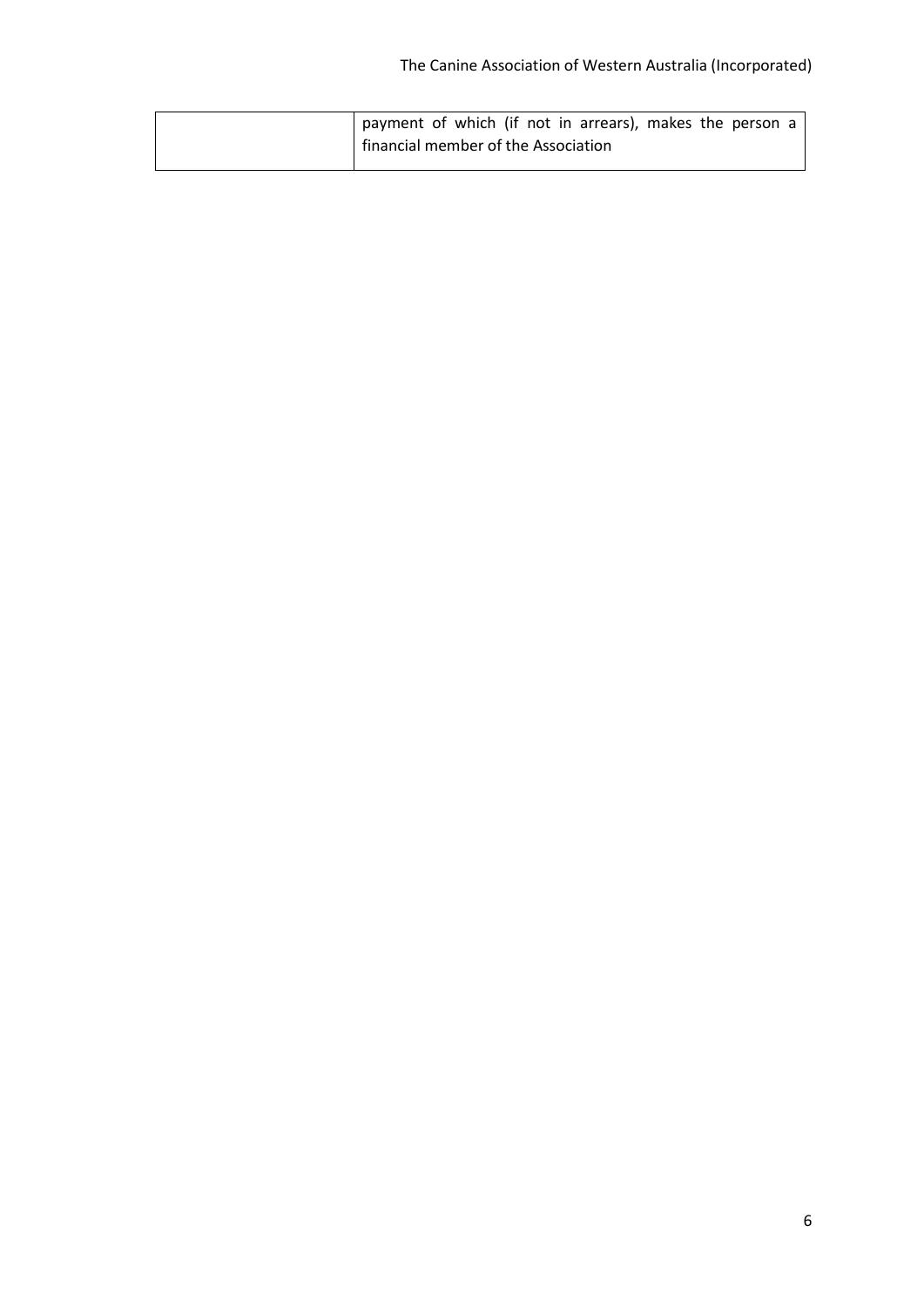# <span id="page-7-0"></span>**MEMBERSHIP**

# <span id="page-7-1"></span>6. COMPLIANCE BY MEMBERS

- 6.1 All Members and Affiliates are bound by the terms of this Constitution and any Regulations and resolutions of the Association made by the Governing Council pursuant to this Constitution.
- 6.2 In addition, all Members and Affiliates are bound by the terms of the Constitution, Rules and Regulations of ANKC Ltd.
- 6.3 The Members and Affiliates of the Association are taken to have automatically and immediately accepted any validly made alteration, amendment or adjustment to this Constitution, any Regulation of the Association, as well as the Constitution, Rules and Regulations of ANKC Ltd, and Affiliates must take immediate steps to amend their constitution, rules and regulations to reflect such changes (if required).

## <span id="page-7-2"></span>7. CONSTITUTION OF MEMBERSHIP

- 7.1 The Association shall consist of:
	- 7.1.1 Ordinary Members;
	- 7.1.2 Honorary Life Members;
	- 7.1.3 Junior Members;
	- 7.1.4 Affiliated Member Bodies;
	- 7.1.5 Associate Members;
	- 7.1.6 Concessional Members; and
	- 7.1.7 Handler Members;
	- 7.1.8 Other categories as approved by the Governing Council from time to time
- 7.2 A Patron may be nominated on the recommendation of Governing Council and subject to ratification by a General Meeting.

#### <span id="page-7-3"></span>8. ELIGIBILITY FOR MEMBERSHIP

- 8.1 To be eligible for consideration for any class of membership, a person must not
	- 8.1.1 be under suspension or investigation in another state or territory or body recognised by the ANKC, or
	- 8.1.2 been convicted of a charge of cruelty or mistreatment of animals
- 8.2 Ordinary Members (Single, Double, Kennel, Firm or Company) shall be open to any person over the age of eighteen (18) years provided that:
	- 8.2.1 he is the registered owner or part-owner of a live dog registered, on the Main or Limited Register, with any member body of the ANKC, and/or
	- 8.2.2 he has been an ordinary Member of the Association for a period of not less than one year and who no longer owns a live dog registered with any member body of the ANKC; and/or
	- 8.2.3 he is considered by the Governing Council to have special qualifications and/or knowledge of canine affairs and/or to have qualifications helpful to the Association.
- 8.3 Honorary Life Membership may be conferred on any Members who have given meritorious service to the Association.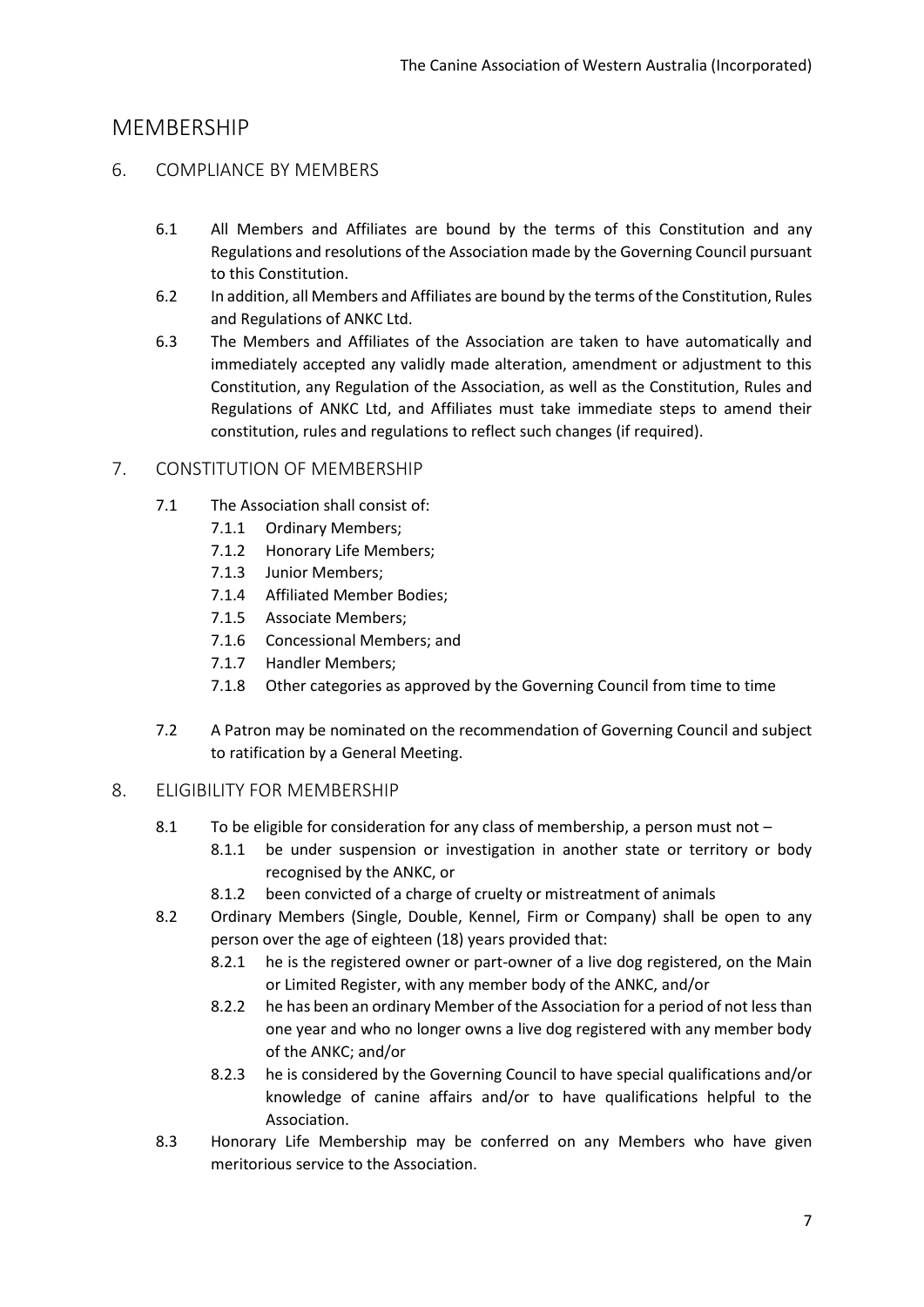- 8.4 Junior Membership is open to any person under the age of eighteen (18) years provided that he isthe registered co-owner of a live dog registered with any member body of the ANKC.
- 8.5 Associate Membership shall be open to any person.
- 8.6 Concessional Membership shall apply only to those persons who:
	- 8.6.1 do not have a currently registered prefix
	- 8.6.2 have not registered a litter with this Association for a period of one (1) year
	- 8.6.3 comply with the requirements of Ordinary Membership; and
	- 8.6.4 come within any of the following categories of which only one may be applied for:
		- 8.6.4.1 Country which shall be open to persons residing more than a hundred (100) km from the Perth General Post Office;
		- 8.6.4.2 Pensioner which shall be open to any person holding an approved Pension Concession Card.
- 8.7 Handler membership is open to any person who does not own a registered dog and is not a member of any state member body of the ANKC.

#### <span id="page-8-0"></span>9. APPLYING FOR MEMBERSHIP

9.1 All applications for Membership must be in writing in accordance with the Association's Regulations governing applications for Membership.

## <span id="page-8-1"></span>10. ADMISSION OR REJECTION OF MEMBERSHIP

- 10.1 All applications for Membership shall be posted on the Association notice board and web site for a period of not less than seven (7) days.
- 10.2 Objections to an application including reasons, therefore, must be lodged with the Administrative Officer within fourteen (14) days of the application having been placed on the notice board and web site.
- 10.3 The Governing Council shall consider any application (and any objections to that application) for any class of Membership not less than fourteen (14) days and not more than sixty (60) days after the receipt of the application, provided the Prescribed Fee has been paid by the applicant.
- 10.4 Any applicant who receives a majority of the votes of the Governing Council Members present at the meeting at which an application is being considered shall be accepted as a Member to the class of Membership applied for, and the applicant's Membership commences on the date of lodgement.
- 10.5 Pursuant to section 36(1)(b) of the Act, the Association will provide the new Member with a copy of this Constitution electronically or direct the member to where an electronic version of this Constitution and any Regulations can be viewed.
- 10.6 Upon acceptance or rejection of any application for any class of Membership the Administrative Officer shall, within seven (7) days, give the applicant notice in writing of such acceptance or rejection.
- 10.7 The applicant shall be given the opportunity to present his case before rejection of the application.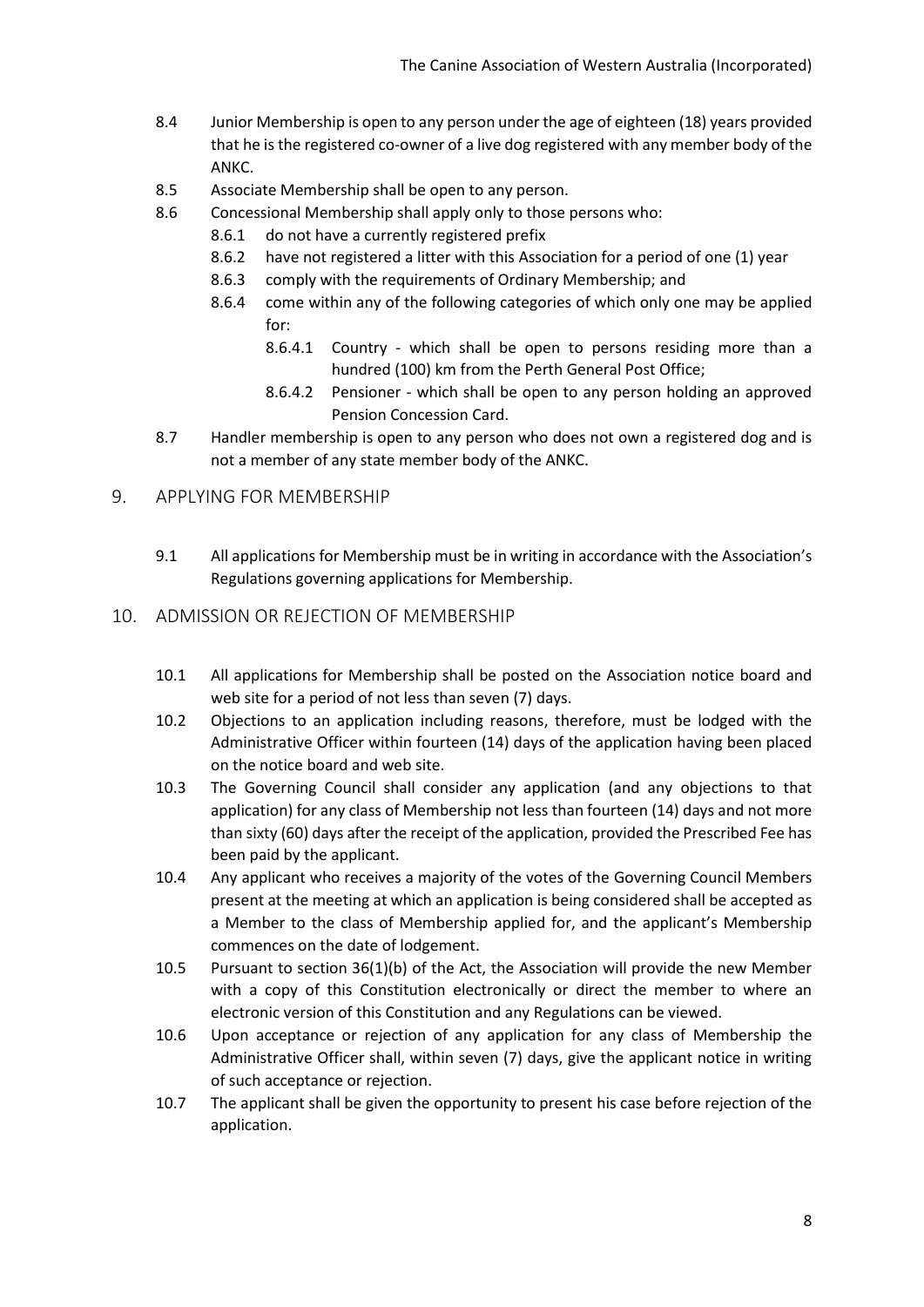## <span id="page-9-0"></span>11. RESIGNATION OR TERMINATION OF MEMBERSHIP

- 11.1 A Member may resign from the Association at any time by giving notice in writing to the Administrative Officer.
	- 11.1.1 Such resignation shall take effect at the time such notice is received by the Administrative Officer unless a later date is specified in the notice, when it shall take effect on that later date.
	- 11.1.2 No such resignation shall relieve any member from payment of any monies due by him to the Association at the date of his resignation.
	- 11.1.3 The amount due may be recovered by the Association in a court of competent jurisdiction as a debt due to the Association.
- 11.2 If a Member:
	- 11.2.1 is convicted of an indictable offence;
	- 11.2.2 fails to comply with any of the provisions of these rules;
	- 11.2.3 has membership fees in arrears for a period of three months or more;
	- 11.2.4 conducts himself in a manner considered to be injurious or prejudicial to the character or interests of the Association;
	- 11.2.5 is found guilty of cruelty, mistreatment or neglect of any animals.

his Membership may be terminated.

- 11.3 The Governing Council shall provide the Member a full and fair opportunity to present his case in the event their Membership is terminated under Section 11.2, excluding clause 11.2.3.
- 11.4 Should the Governing Council resolve to terminate the Membership under Section 11.2, excluding clause 11.2.3, it shall instruct the Administrative Officer to advise the Member in writing accordingly.

#### <span id="page-9-1"></span>12. APPEAL AGAINST TERMINATION OF MEMBERSHIP

- 12.1 A person whose Membership has been terminated under Section 11.2, excluding clause 11.2.3, may, within seven (7) days of receiving written notification, lodge with the Administrative Officer written notice of their intention to appeal against the decision.
- 12.2 Upon receipt of a notification of intention to appeal against the termination of Membership, the Administrative Officer shall convene, within five months and not less than two months of the date of receipt by him of such notice, a Special General Meeting of Members to determine the appeal.
- 12.3 At any such Special General Meeting, the applicant shall be given the opportunity to fully present their case and the Governing Council who terminated the membership shall likewise have the opportunity of presenting their case.
- 12.4 The appeal shall be determined by the vote of the appropriate class of Members i.e. ordinary, life members and pensioner members, present at such meeting.
	- 12.4.1 A simple majority will carry or defeat any Motion;
	- 12.4.2 The Chairperson will not exercise a vote;
	- 12.4.3 All voting to be by secret ballot; and
	- 12.4.4 Equality of voting means that the status quo remains, i.e. the appeal is lost.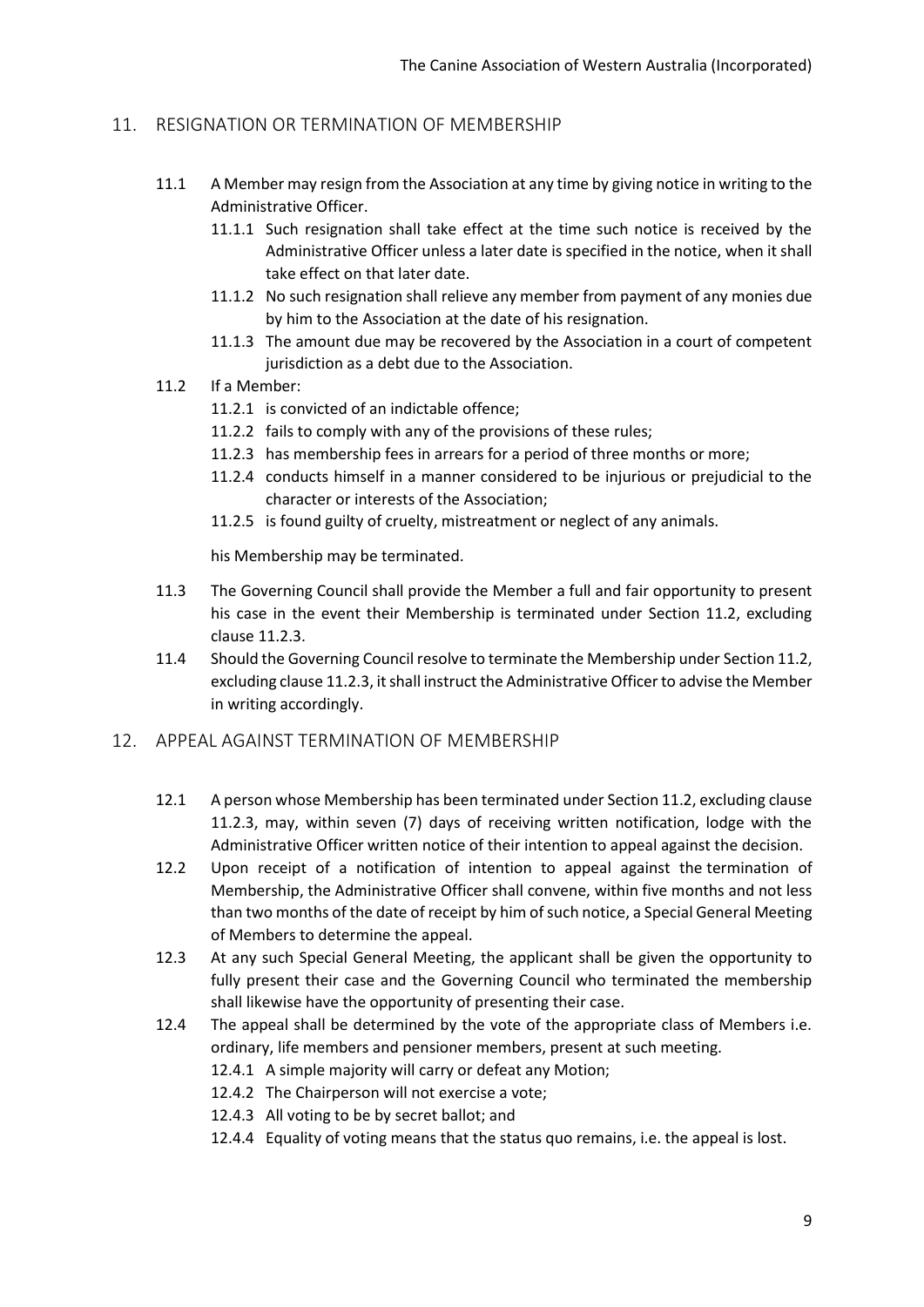#### <span id="page-10-0"></span>13. PRIVILEGES OF MEMBERSHIP

Subject to the restrictions and limitations prescribed by the Regulations, the privileges of Membership shall be:

- 13.1 For Ordinary Members:
	- 13.1.1 The right to attend and to vote at any General Meeting of the Association.
	- 13.1.2 The right to register dogs in the ANKC business system
	- 13.1.3 The right to handle any eligible registered dog at any Sanctioned Event.
	- 13.1.4 Any other privileges the Governing Council may from time to time determine.
- 13.2 For Honorary Life Members:
	- 13.2.1 The right to membership of the Association without payment of the annual subscription.
	- 13.2.2 All other privileges enjoyed by Ordinary Members.
- 13.3 For Junior Members
	- 13.3.1 The right to attend General Meetings as observers only.
	- 13.3.2 The right to register dogs in the ANKC Ltd business system in co-ownership with an ordinary member.
	- 13.3.3 The right to handle any eligible registered dog at any Sanctioned Event.
	- 13.3.4 Any other privileges the Governing Council may from time to time determine.
- 13.4 For Associate Members:
	- 13.4.1 The right to attend General Meetings as observers only.
	- 13.4.2 The right to handle any eligible registered dog at any Sanctioned Event.
	- 13.4.3 Any other privileges the Governing Council may from time to time determine.
- 13.5 For Affiliated Bodies:
	- 13.5.1 The right to apply to Governing Council for permission to conduct Sanctioned Events.
	- 13.5.2 The right to nominate delegates to the appropriate Representative Conference.
	- 13.5.3 Any other privileges the Governing Council may from time to time determine.
- 13.6 For Handler Members:
	- 13.6.1 The right to attend General Meetings as observers only.
	- 13.6.2 The right to handle any eligible registered dog at any Sanctioned Event.
	- 13.6.3 Any other privileges the Governing Council may from time to time determine.

#### <span id="page-10-1"></span>14. MEMBERSHIP FEES

14.1 All Memberships, except Honorary Life Membership, attract fees as determined by the Governing Council on an annual basis and are due annually within thirty days of the first day of the financial year.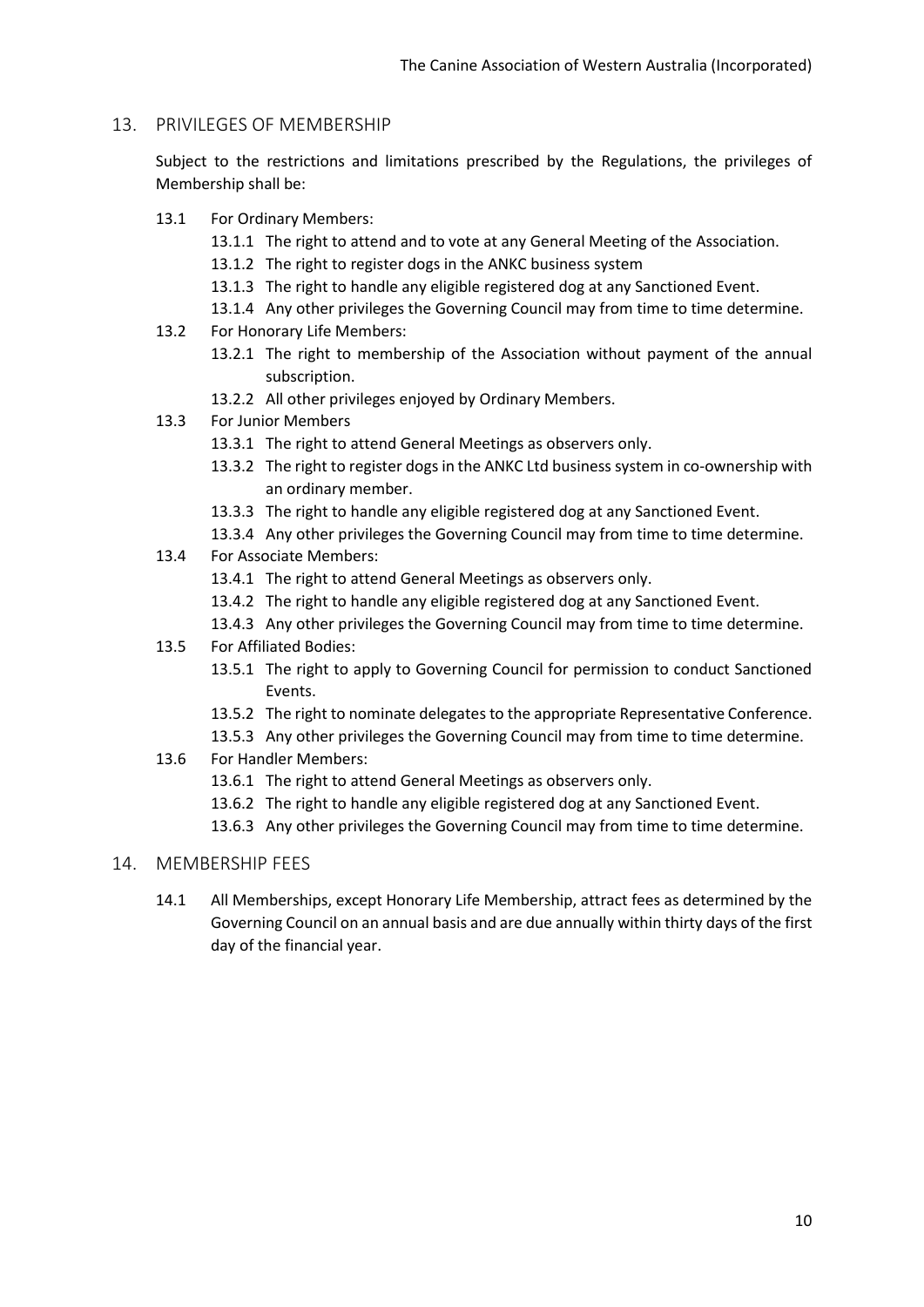# <span id="page-11-0"></span>ADMINISTRATION – GENERAL

- <span id="page-11-1"></span>15. GOVERNING COUNCIL
	- 15.1 The Governing Council shall be the supreme controlling body answerable only to the Members in a General Meeting.
	- 15.2 Eligibility
		- 15.2.1 Only Ordinary Members and Life Members are eligible to nominate or be nominated for the Executive positions of President and Vice President and / or Council Member.
		- 15.2.2 To be eligible to nominate for an Executive position, the member must have been a financial member of an ANKC member body for two years.
	- 15.3 The Governing Council shall comprise eleven (11) persons, plus up to 3 deputies:
		- 15.3.1 One (1) person who shall be elected President by a ballot of the Members of the Association.
		- 15.3.2 One (1) person who shall be elected Vice President by a ballot of the Members of the Association.
		- 15.3.3 Nine (9) persons to be elected Councillors by a ballot of the Members of the Association.
		- 15.3.4 Up to three (3) deputy councillors elected by a ballot of the Members of the Association.
	- 15.4 The President and Vice President shall hold office for two (2) years and shall be eligible for re-election with elections for each position being held in alternate years.
	- 15.5 The normal term of office of those Councillors elected by Members of the Association shall be three (3) years with three (3) members retiring each year and eligible for re-election.
	- 15.6 The first three (3) unsuccessful candidates in each annual election shall be deemed the deputy councillors (in order of preference according to the result of the election) for each and any of the elected Councillors until the next annual election by Members of the Association and shall be eligible for re-election.
	- 15.7 Role of Deputy Councillors
		- 15.7.1 To attend Governing Council meetings as observers
		- 15.7.2 If any Councillor is not in attendance at anytime from the start of or during a Governing Council meeting, deputy councillors will assume the positions of the absent Councillor(s).
	- 15.8 The method of voting to be used for the election of President, Vice President, Councillors shall be the first-past-the-post system. A ballot paper recording the votes for every vacancy to be filled or any lesser number of vacancies shall constitute a formal vote.
	- 15.9 The terms of office of the President, Vice President, Councillor or deputy councillor position may only be terminated early at a Special General Meeting called for that purpose and financial Members present voting in favour by a majority of 75%, excepting under 18.1.5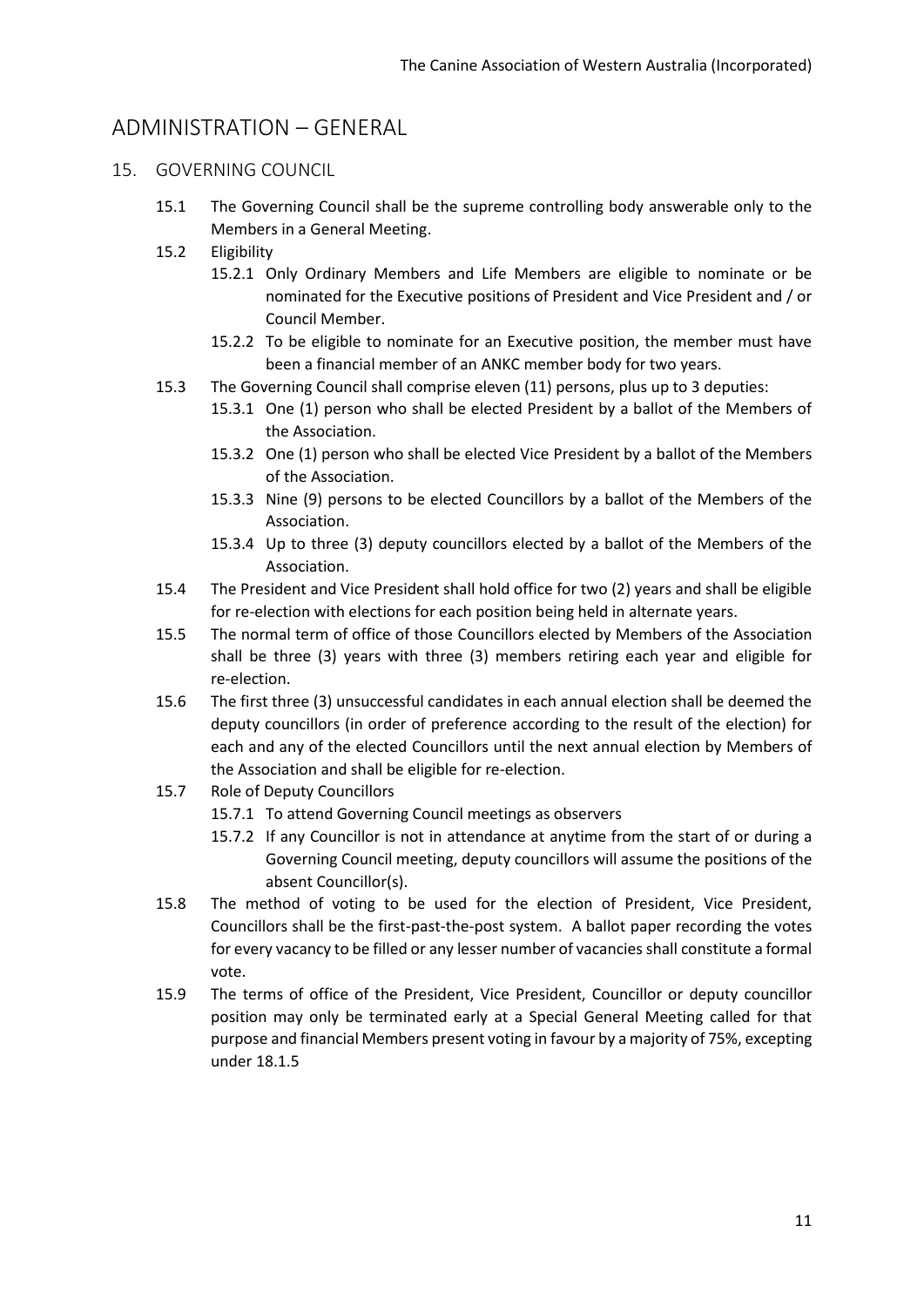#### <span id="page-12-0"></span>16. ADMINISTRATIVE OFFICER

- 16.1 The Governing Council shall, from time to time, appoint a person/s as Administrative Officer and may delegate to such person/s such of its powers and duties as the Governing Council shall think fit.
- 16.2 The Administrative Officer shall:
	- 16.2.1 Keep or cause to be kept all the books of account of the Association and attend meetings wherever possible and keep or cause to be kept a true record of all the proceedings thereof and shall generally perform or cause to be performed all such duties as are required by the Governing Council;
	- 16.2.2 Receive all monies on behalf of the Association and issue or cause to be issued receipts for same and deposit or cause to be deposited in a Bank decided on by the Governing Council, all monies received on behalf of the Association; and
	- 16.2.3 Be responsible for maintaining the Registers of Members, dogs and such other Registers as are required by the Governing Council in such manner as from time to time approved or prescribed by Governing Council.
- 16.3 The Administrative Officer shall be directly responsible to the President for the general administration of the Association.
- 16.4 Governing Council shall be responsible for the terms of employment, the acceptance of resignations from, or the termination of, the Administrative Officer's employment and all such negotiations as are necessary to achieve the desired outcome.
- 16.5 Other Staff -the Governing Council shall from time to time appoint such other staff as are necessary. The other staff shall be responsible to the Administrative Officer.

# <span id="page-12-1"></span>17. ELECTING THE EXECUTIVE AND THE COUNCILLORS

- 17.1 Any Member eligible under Section 15.2 may nominate or be nominated for the positions of President, Vice President and Councillor to be voted upon at the next Annual General Meeting (provided the positions are scheduled for election).
- 17.2 Members may vote for the same candidate as President or Vice President and also as a Councillor. If the candidate is elected as President or Vice President, their votes for Councillor shall be discarded.
- 17.3 Where the candidate fails to be elected as President or Vice President, their votes for Councillor shall be counted.
- 17.4 When a sitting Councillor is elected to the position of President or Vice President, the vacancy created from the sitting Councillor's position shall be filled for the remainder of the term by the next highest polling candidate.
- 17.5 Nomination Forms shall be available for twenty (20) working days prior to the closure of nominations. Nominations shall close at 4.30pm on the first Friday of June each year.
- 17.6 Ballot shall close at 4.30pm, five (5) working days prior to the date of the Annual General Meeting.
- 17.7 The Returning Officer shall be the Administrative Officer or their deputy.
- 17.8 Counting of the ballot papers shall take place on the Friday immediately preceding the date of the Annual General Meeting at the office of the Association.
- 17.9 Members may be present when the ballot papers are counted.
- 17.10 The principle of one man one vote shall apply.
- 17.11 Only those persons who were financial members during the financial year just concluded shall be eligible to vote in the elections and at the Annual General Meeting held at the conclusion of the said financial year.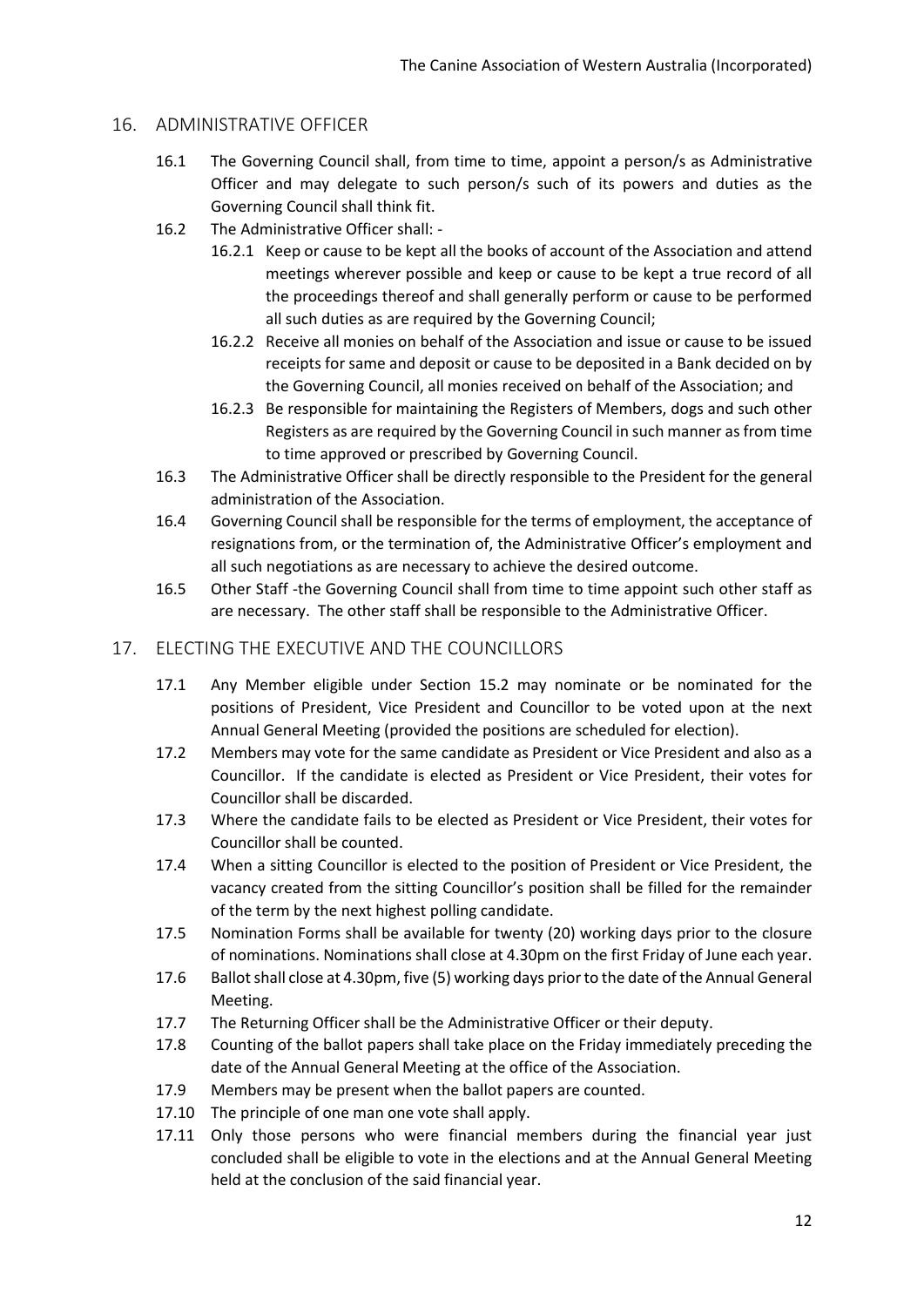- 17.12 If all positions for the Governing Council are not filled from the ballot, nominations shall be called from the floor at the Annual General Meeting of the Association and a secret ballot held. Any person so nominated must be willing to accept the nomination, either at the meeting or in writing prior to the Annual General Meeting.
- 17.13 Unless otherwise advised, the preceding clauses will be in force for the election of the Councillors.
- 17.14 The term of office of the elected Executive and Councillors will commence at midnight on the date of the Annual General Meeting and cease at the conclusion of the next relevant Annual General Meeting.
- 17.15 The Association retains the right to utilise and implement other means for conducting elections which will be governed by Regulations made by the Governing Council.

#### <span id="page-13-0"></span>18. CASUAL VACANCIES

- 18.1 A casual vacancy of the Governing Council will occur if an Executive or Councillor:
	- 18.1.1 Dies or otherwise ceases to be a Member;
	- 18.1.2 Resigns from the Governing Council or is removed from office pursuant to this Constitution;
	- 18.1.3 Becomes ineligible to continue as an Executive and / or Councillor under section 39 of the Act;
	- 18.1.4 Becomes permanently unable to act as an Executive and / or Councillor because of a mental or physical disability; or
	- 18.1.5 Fails to attend three (3) consecutive regular Governing Council Meetings without reasonable cause.
- 18.2 A vacancy for President shall be automatically filled by the Vice President, who shall hold office until the next election.
- 18.3 A vacancy for Vice President shall be filled from within the Governing Council by the majority vote of the Governing Council Members, by nomination and secret ballot and shall hold office until the next election.
- 18.4 A successful nominee shall hold office as President / Vice President until the next Annual General Meeting and then return to their previously occupied position as a Councillor. The Councillor shall be eligible for election as President / Vice President for either one (1) or two (2) year terms depending on when the election for each position are scheduled to take place, pursuant to Section 15.4 of this Constitution.
- 18.5 When a casual vacancy occurs as a Councillor, the vacancy shall be offered to the Deputy Councillor who has polled the next highest number of votes from the previous election. The new Councillor shall hold office until the next election.
- 18.6 Should all three Deputy Councillors fill a casual vacancy during the year, the next highest polling candidate from the previous election shall be co-opted as a Deputy Councillor.
- 18.7 Any consequential vacancy on the Governing Council shall be filled by a Member coopted by the Governing Council until the next election.
- 18.8 If all the Governing Council Membersresign, or otherwise cease to be Governing Council Members, the Administrative Officer will convene an Extraordinary General Meeting of the Members and the provisions of Section 22 governing Special General Meetings shall apply, and such new Governing Council Members shall hold office until the next election.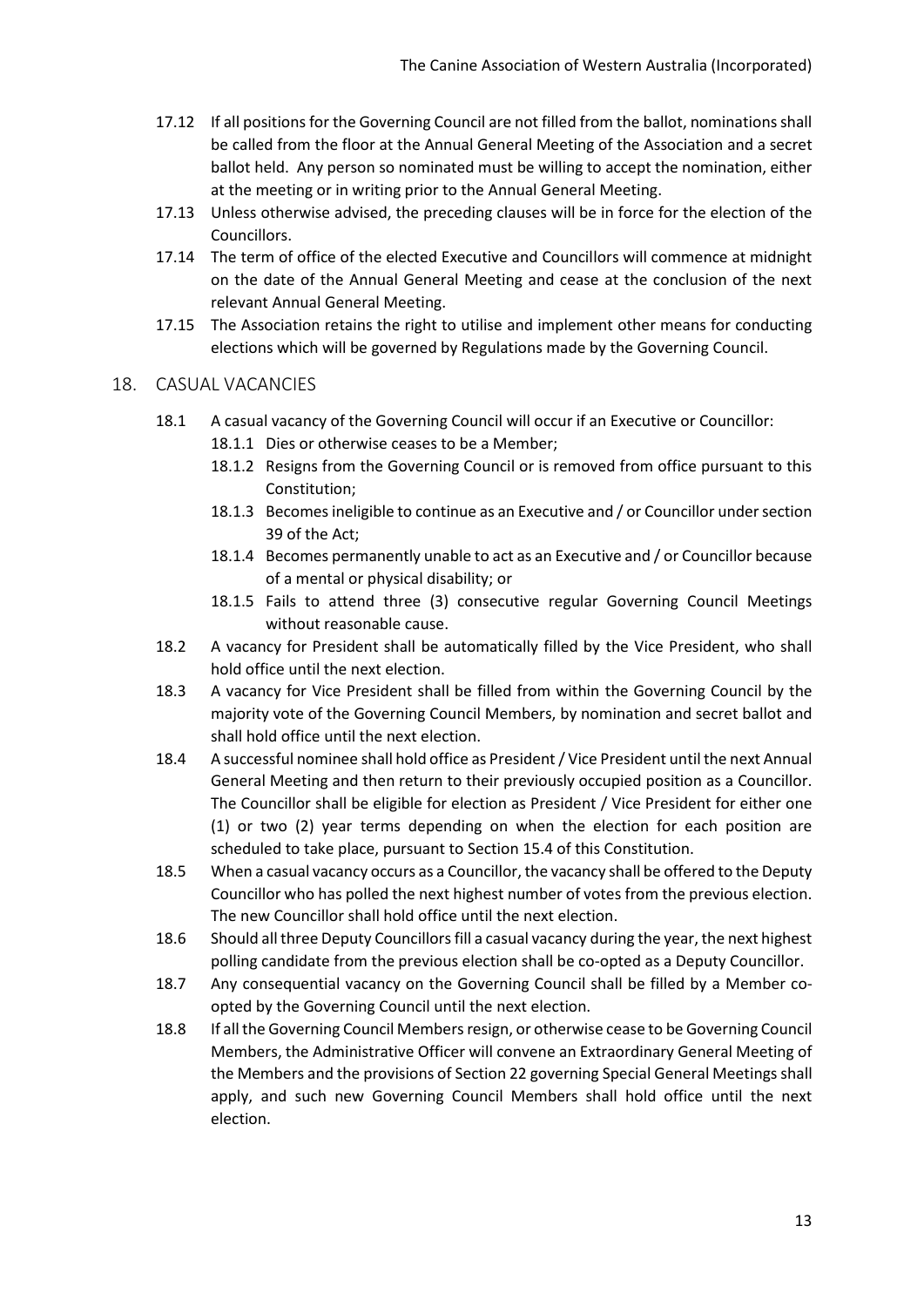#### <span id="page-14-0"></span>19. POWERS OF THE GOVERNING COUNCIL

- 19.1 The Governing Council shall have the power to:
	- 19.1.1 Administer and manage the entire affairs of the Association, including its finances;
	- 19.1.2 Borrow money on such terms and conditions as they think fit and may issue debenture notes or mortgage or charge all or any part of the assets or under-taking of the Association including subscriptions and other fees payable by Members;
	- 19.1.3 Make, alter and repeal Regulations not inconsistent with the Constitution in connection with the general management of the affairs and finances of the Association, disciplinary action, disputes and mediation, and any other matters at the discretion of the Governing Council, all for the purposes of furthering or giving effect to the objects of the Association;
	- 19.1.4 Establish Committees for such purposes and in such manner as it thinks fit. The Governing Council shall simultaneously provide guidelines which will define and limit the authority and scope of each Committee. Each Committee shall be presided over by either a Governing Council member or a person appointed by the Governing Council, both of whom are removable by the Governing Council. He shall be responsible for the conduct of the Committee's business as directed by the Governing Council. The Governing Council may refer any matter it thinks fit to any Committee;
	- 19.1.5 Act as the final Court of Appeal for all questions or disputes of any kind whatsoever other than those matters dealt with by the Protests and Disputes Tribunal, the Judges Board and the Appeals Board.
	- 19.1.6 Compel any Member or Affiliate to:
		- i. attend or appear before any Committee and/or Working Party;
		- ii. comply with any request or order made by the Administrative Officer
	- 19.1.7 Failure of a Member or Affiliate to attend or appear or comply will be considered a contempt of the Governing Council;
	- 19.1.8 Sell land or any interest therein but only by resolution at a General Meeting provided notice of motion shall be given by the Member proposing to move the same to the Administrative Officer in writing, at least 90 days prior to the meeting and notice thereof shall have been included in the notice convening the meeting at which the motion was to be dealt with;
	- 19.1.9 Make regulations concerning Affiliates and/or Members and/or Dogs as are consistent with ultimate acceptance of country of origin of the breed or of development breed standards;
	- 19.1.10 Admit as an affiliate of the Association any kindred body, established for the purpose of conducting any Sanctioned Events or for the purpose of educating persons to act as judges of dogs or for the purpose of promoting interest in any particular breed or breeds of dogs; and
	- 19.1.11 Do all such other lawful acts as are incidental to or conducive to the attainment of the above objects or any of them.
- 19.2 Before the Association enters into any contract for the sale of any part of their land, the said contract shall have been subjected to examination by an independent lawyer, not associated with the Association, to ensure that the Association's best interests are fully protected. The said contract shall then be referred back to the relevant Committee and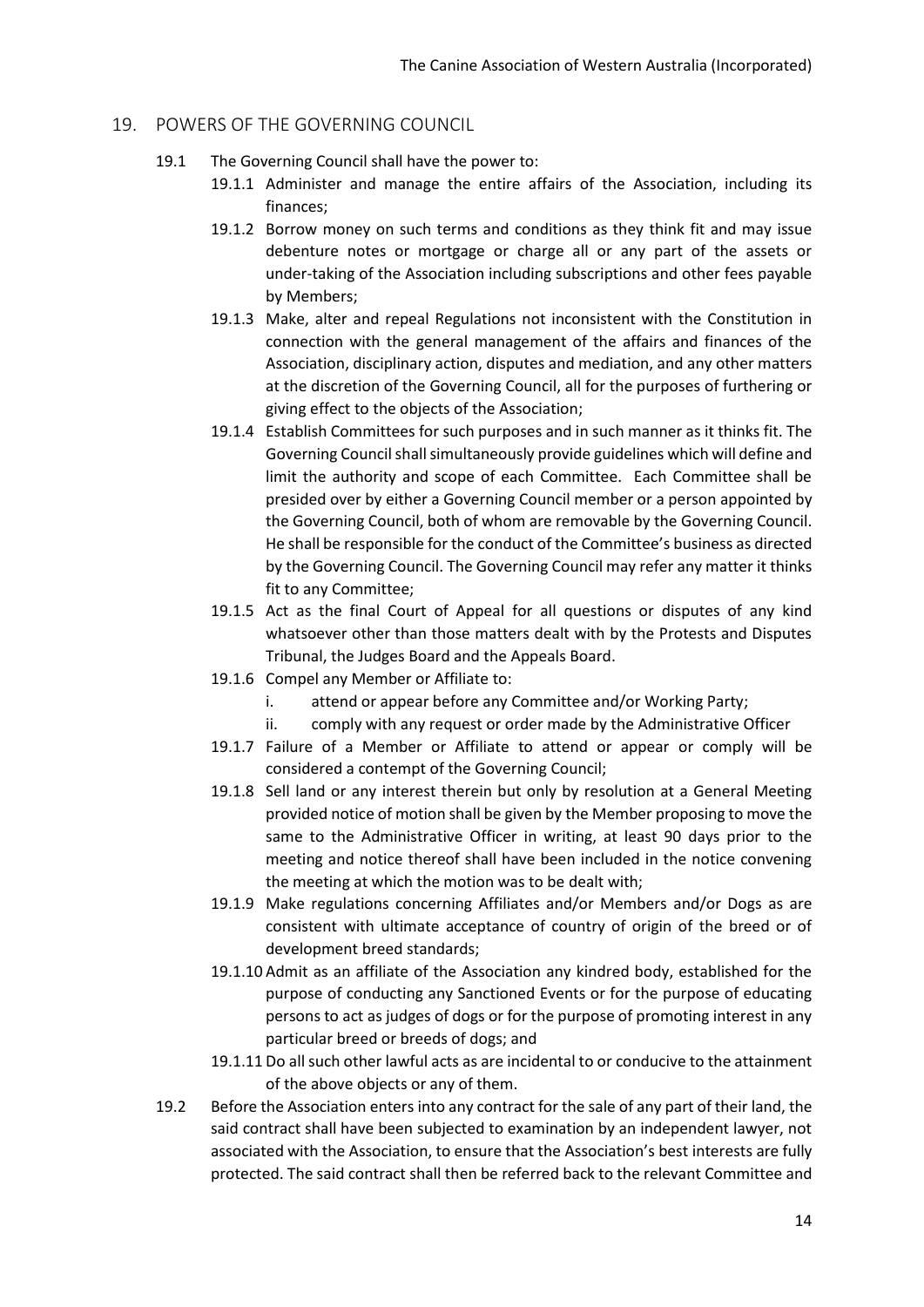the Governing Council before it is signed.

- 19.3 Except by resolution of the Governing Council, no person other than the President or in his absence the Vice-President shall appear to represent the Association in any way whatsoever.
- 19.4 All acts done by the Governing Council or any Committee duly authorised on its behalf, shall, notwithstanding that it afterwards be discovered that some person or persons were ineligible to act on such Governing Council or Committee, be as valid as if such person or persons were eligible to act on such Governing Council or Committee.

#### <span id="page-15-0"></span>20. AMENDMENT OF REGULATIONS

- 20.1 Any Regulation of the Association may only be amended by a Notice of Motion tabled at a previous Governing Council meeting and appearing on the notice paper convening the Governing Council meeting at which the motion will be dealt with.
- 20.2 Changes to Regulations will come into effect on the date the motion is passed by the Governing Council or any alternative date as determined by the Governing Council.

#### <span id="page-15-1"></span>21. RESCINDING RESOLUTIONS

- 21.1 No motion the effect of which would be to rescind any resolution previously determined by the Governing Council during the preceding three months shall be accepted.
- 21.2 After three months has elapsed, notice of intention shall be given to the Administrative Officer in writing at least fourteen (14) days prior to the holding of the meeting at which it is proposed to move such motion.
- 21.3 For the purposes of this Section, in the case of an equality of voting the motion shall be deemed to be lost. All notices of motion must appear on the notice paper convening the meeting at which such motions are to be dealt with.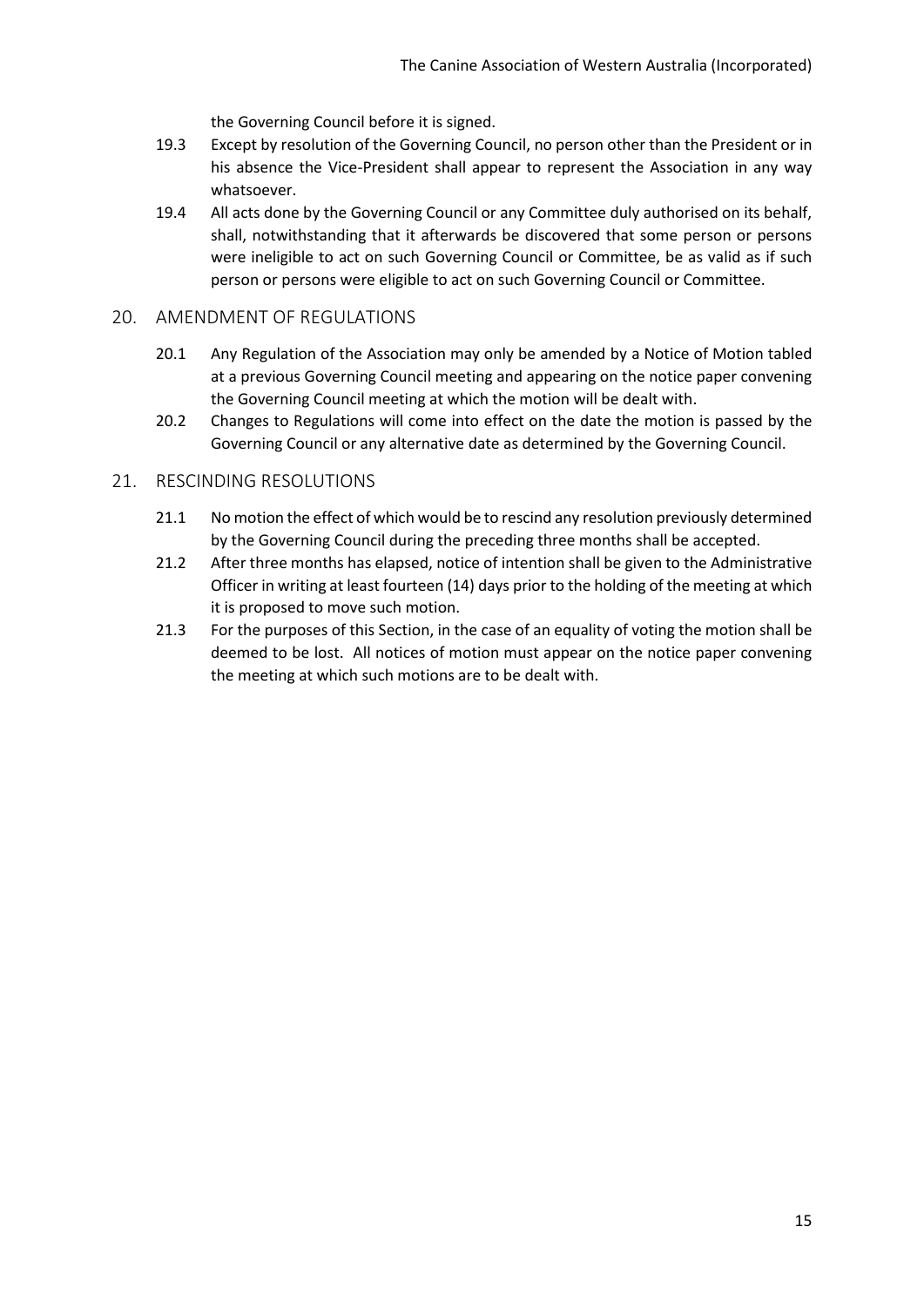# <span id="page-16-0"></span>**MFFTINGS**

#### <span id="page-16-1"></span>22. GENERAL MEETINGS

- 22.1 All Members of the Association are entitled to receive notice of and to attend any General Meetings of the Association.
- 22.2 An Annual General Meeting of Members shall be held once during every year within four (4) calendar months of the end of the financial year and at such meeting fifty (50) eligible voting Members present shall form a quorum.
- 22.3 A Mid-Year General Meeting may be held halfway through the financial year if the President considers there is sufficient business to warrant calling such a meeting and at such meeting fifty (50) eligible voting Members present shall form a quorum.
- 22.4 A Special General Meeting shall be convened:
	- 22.4.1 on the instruction of the President; or
	- 22.4.2 on the written request of not less than one hundred (100) financial Members of the Association,

and at such meeting fifty (50) eligible voting Members present shall form a quorum.

The Special General Meeting shall be called as soon as possible, but no later than four (4) calendar months after receipt of the request by the Administrative Officer. Due notice of motion shall be provided and published in meeting notices or by being inserted as a flyer in the Canine News.

- 22.5 An Extraordinary General Meeting shall be convened by the Administrative Officer in the event of Section 18.7 and the provisions of Section 22.4 shall apply.
- 22.6 If within 30 minutes after the time specified for the holding of the meeting a quorum is not present;
	- 22.6.1 the meeting lapses; or
	- 22.6.2 the meeting stands adjourned to the same time on the same day in the following week and to the same venue.
- 22.7 Eligible voting Members in General Meeting may make alter or repeal Constitution section, Regulations, By Laws or the Governing Council Rulings not inconsistent with the Constitution in connection with the management of the affairs and finances of the Association and for the purposes of furthering or giving effect to the objects of the Association provided that due notice of motion has been provided and published in meeting notices.
- 22.8 Once such motion has been voted on by eligible voting Members, whether it be in favour or against, thus showing the Members' intent, then any such Constitution section, Regulations, By Laws or Governing Council Ruling shall bind the Governing Council for the purpose of its management of the affairs and finances of the Association.
- 22.9 Any resolution carried at a General Meeting as a result of a properly circularised Notice of Motion shall be binding on the Governing Council.

#### <span id="page-16-2"></span>23. GOVERNING COUNCIL MEETINGS

- 23.1 Governing Council Meetings shall be held at least once during every month, unless in the opinion of the President there be insufficient business to warrant the calling of such meetings.
- 23.2 At meetings of the Governing Council, six Governing Council Members present shall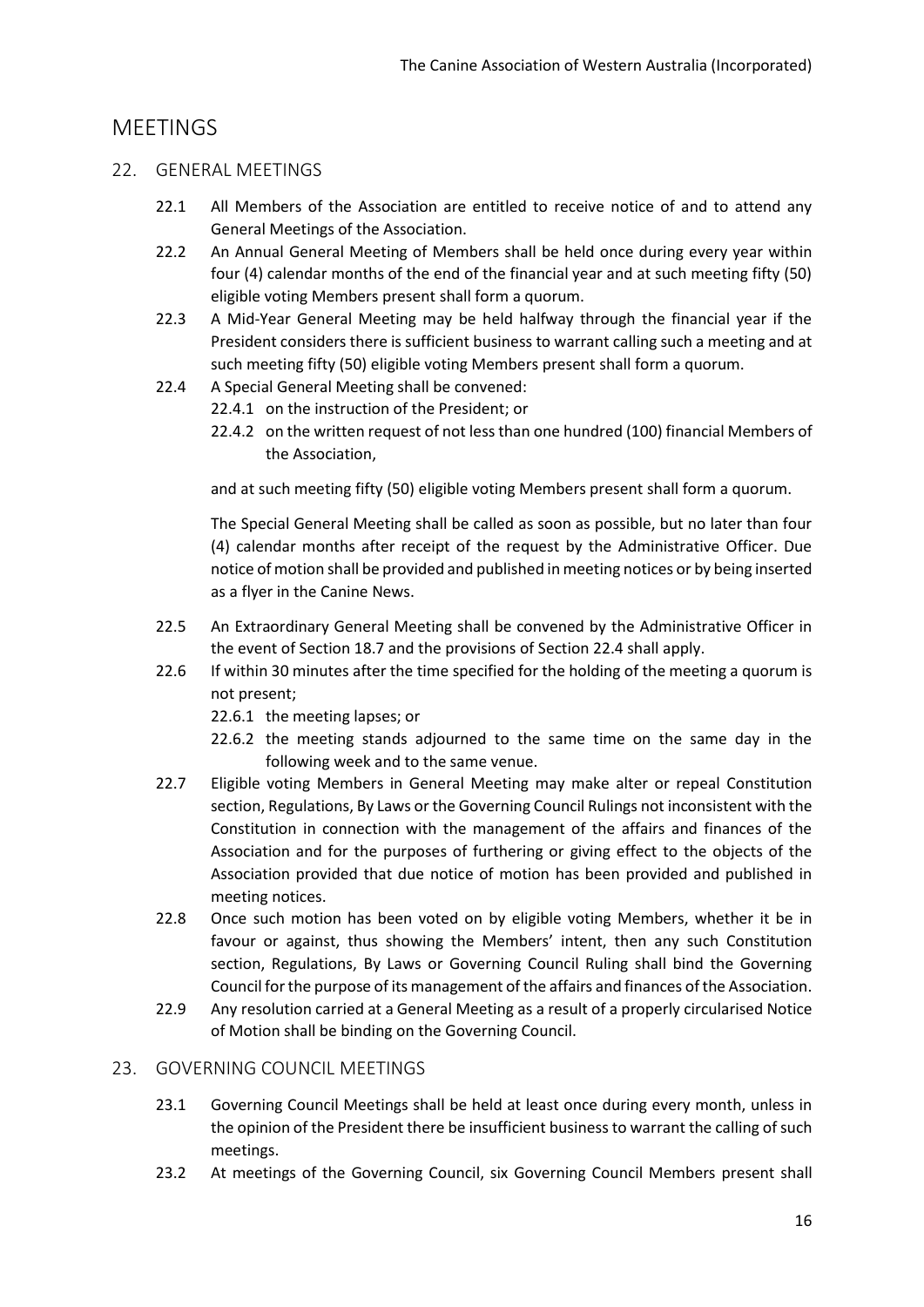form a quorum.

- 23.3 If within 30 minutes after the time specified for the holding of the meeting a quorum is not present;
	- 23.3.1 the meeting lapses or
	- 23.3.2 the meeting stands adjourned to the same time on the same day in the following week and to the same venue.
	- 23.4 A Special Meeting of the Governing Council shall be convened at the discretion of the President or on the written request of a majority of Governing Council Members, provided that at least three (3) days' notice in writing of such meeting shall be posted to all Governing Council Members.
	- 23.5 The President, or in his absence the Vice President, shall preside at all Governing Council Meetings and in their absence those present shall elect a Chairman from among their number.
	- 23.6 The Chairman will, at all Governing Council Meetings, have the right to a deliberative vote as well as a casting vote. The Chairman may exercise his casting vote without necessarily having exercised his deliberative vote.
	- 23.7 Any elected Executive or Councillor who is absent from three (3) consecutive regular Governing Council Meetings without reasonable cause will, by resolution of the Governing Council, have forfeited their position.
	- 23.8 Governing Council meetings are open to Members of the Association to attend as observers only. The Chairman has the right to decide when items require a closed discussion. Any closed discussion will be conducted in confidence by the Governing Council Members only.
	- 23.9 Unless a unanimous vote is recorded, the names of those who voted against the motion and those who abstain from voting will be noted.
	- 23.10 If an Executive, Councillor, Deputy Councillor or Member is in breach of this Constitution or any Regulations of the Association, and is subsequently suspended from the Association, that person will not be eligible to attend Governing Council meetings and should there be a resulting vacancy on the Governing Council, it is to be filled in accordance with this Constitution either until the next election or the suspension expires, whichever is the first to occur.
	- 23.11 The Administrative Officer, or in the Administrative Officer's absence, another Council Member appointed by the Chairman, will be responsible for the making and keeping of records of the proceedings at Governing Council Meetings.

# <span id="page-17-0"></span>24 COMMITTEE MEETINGS

- 24.1 Committees shall meet as and when required to fulfil the tasks assigned to them by the Governing Council.
- 24.2 The quorums for all Council Committees shall be:
	- 24.2.1 When the Committee consists of three or less the quorum shall be all the Committee Members.
	- 24.2.2 When the Committee consists of four or more, the quorum shall be the first whole number of Committee Members in excess of 50% of the total number of Committee Members but not less than three (3).
- 24.3 Minutes shall be kept of all Committee meetings.
- 24.4 Committees shall report their recommendations and findings to the Governing Council at the first opportunity after their meeting.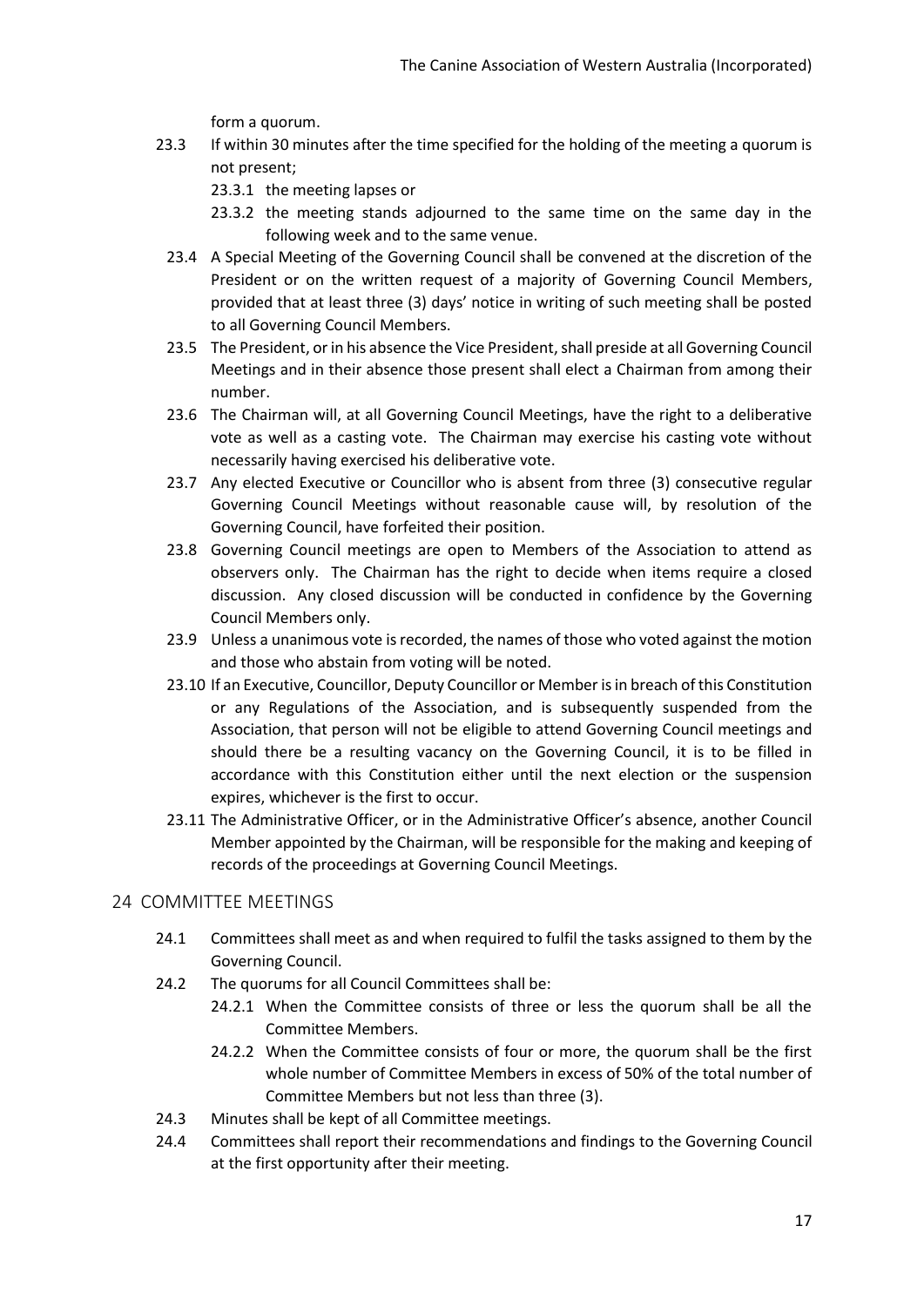#### <span id="page-18-0"></span>25 CONVENING MEETINGS AND NOTICE REQUIREMENTS

- 25.1 The Administrative Officer may convene General Meetings of Members by notifying members of the meeting pursuant to this Constitution and specifying the date, time and place of the meeting.
- 25.2 Failure of a Member to receive a Notice of a General Meeting will not invalidate any proceedings of the General Meeting.
- 25.3 The President will decide the date, time and place of any Special General Meetings of the Members and will or will cause the Administrative Officer to provide the Members with Notice of the Special General Meeting pursuant to this Constitution.
- 25.4 On the Notice convening any Special General Meeting, the business to be discussed at the meeting is to be specified and no business other than that which appears on the Notice shall be dealt with at the Special General Meeting.
- 25.5 The Administrative Officer will convene Governing Council Meetings by notifying all Council Members of the date, time and place of the meeting pursuant to this Constitution.
- 25.6 The Administrative Officer and / or the President will convene any Special Council Meeting by notifying all Councillors of the date, time and place of the Special Council Meeting. The business to be discussed at the Special Council Meeting must be specified and no business other than that which appears on the Notice shall be dealt with at that meeting.
- 25.7 The notice required for each meeting is as follows:
	- 25.7.1 General and Special General at least ten (10) working days before the date fixed for such meeting (regardless of a Special Resolution being proposed or not).
	- 25.7.2 Governing Council at least five (5) working days before the date fixed for such meeting.
	- 25.7.3 Special Council at least three (3) working days before the date fixed for such meeting.

#### <span id="page-18-1"></span>26 REPRESENTATIVE CONFERENCES

- 26.1 Combined Dog Clubs Conferences:
	- 26.1.1 A Combined Dog Clubs Conference for Affiliated Clubs conducting Sanctioned Conformation events shall be held at six (6) monthly intervals provided that in the opinion of the President, there is sufficient business to warrant it.
	- 26.1.2 The President may direct that further conferences be called at any other times should he consider them necessary.
	- 26.1.3 The purpose of such conferences shall be to discuss any business upon which the Governing Council may desire advice or guidance or which any affiliate may bring forward.
	- 26.1.4 At all such Conferences the President, or a deputy appointed by him, shall preside.
- 26.2 Performance Clubs Conferences:
	- 26.2.1 Conferences similar to the Combined Dog Clubs Conference shall be held separately for the benefit of Performance Clubs.
	- 26.2.2 The foregoing in relation to the Combined Dog Clubs Conference shall apply equally to the Performance Conferences except that they shall be held whenever, in the opinion of the President, there is sufficient business to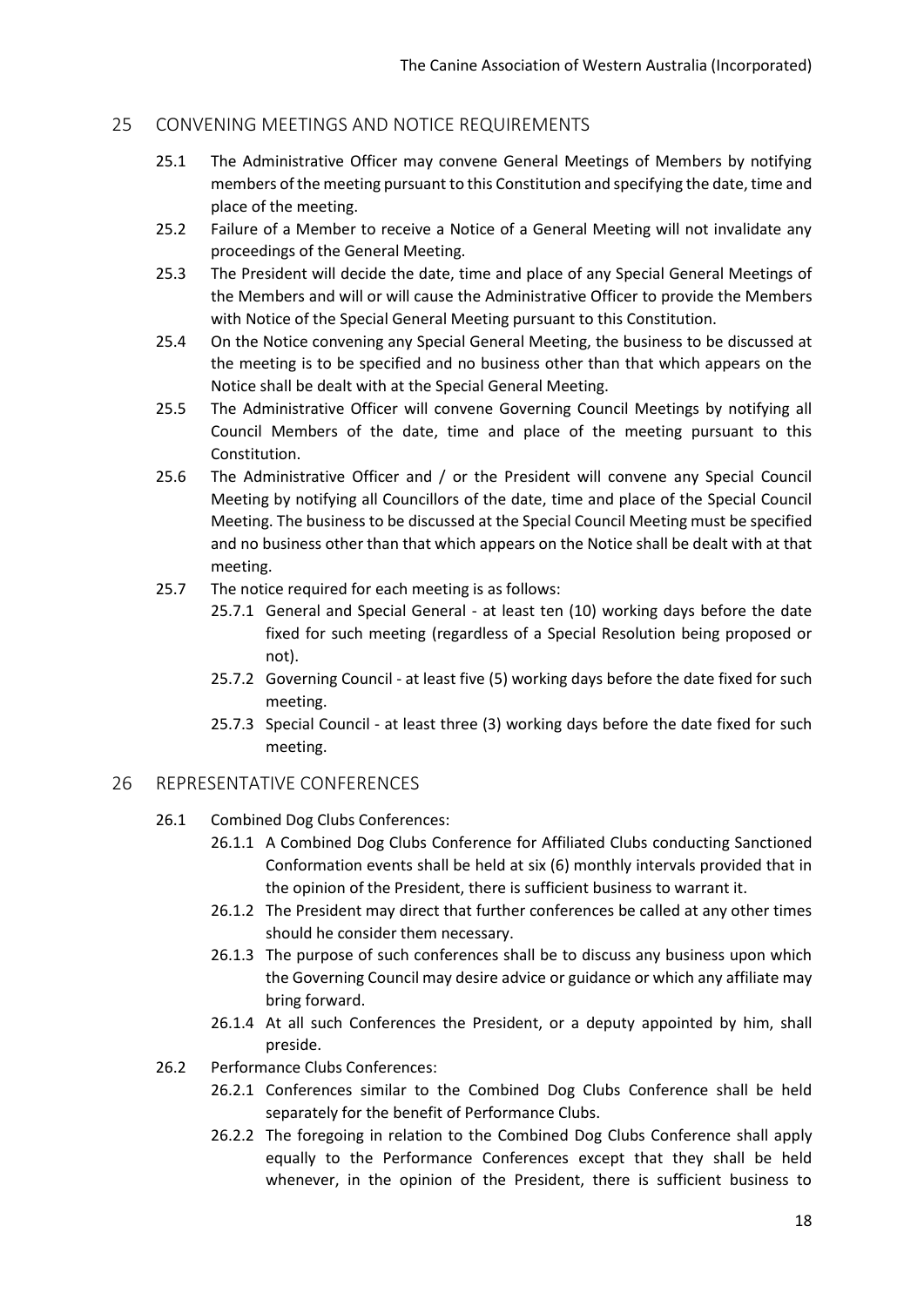warrant it.

- 26.3 The quorum for all Representative Conferences shall be 50% of the applicable affiliated clubs, but no Conference shall be held with less than three clubs represented.
	- 26.3.1 If within 30 minutes after the time specified for the holding of the Conference a quorum is not present;
		- 26.3.1.1 the conference lapses or
		- 26.3.1.2 the conference stands adjourned to the same time on the same day in the following week and to the same venue.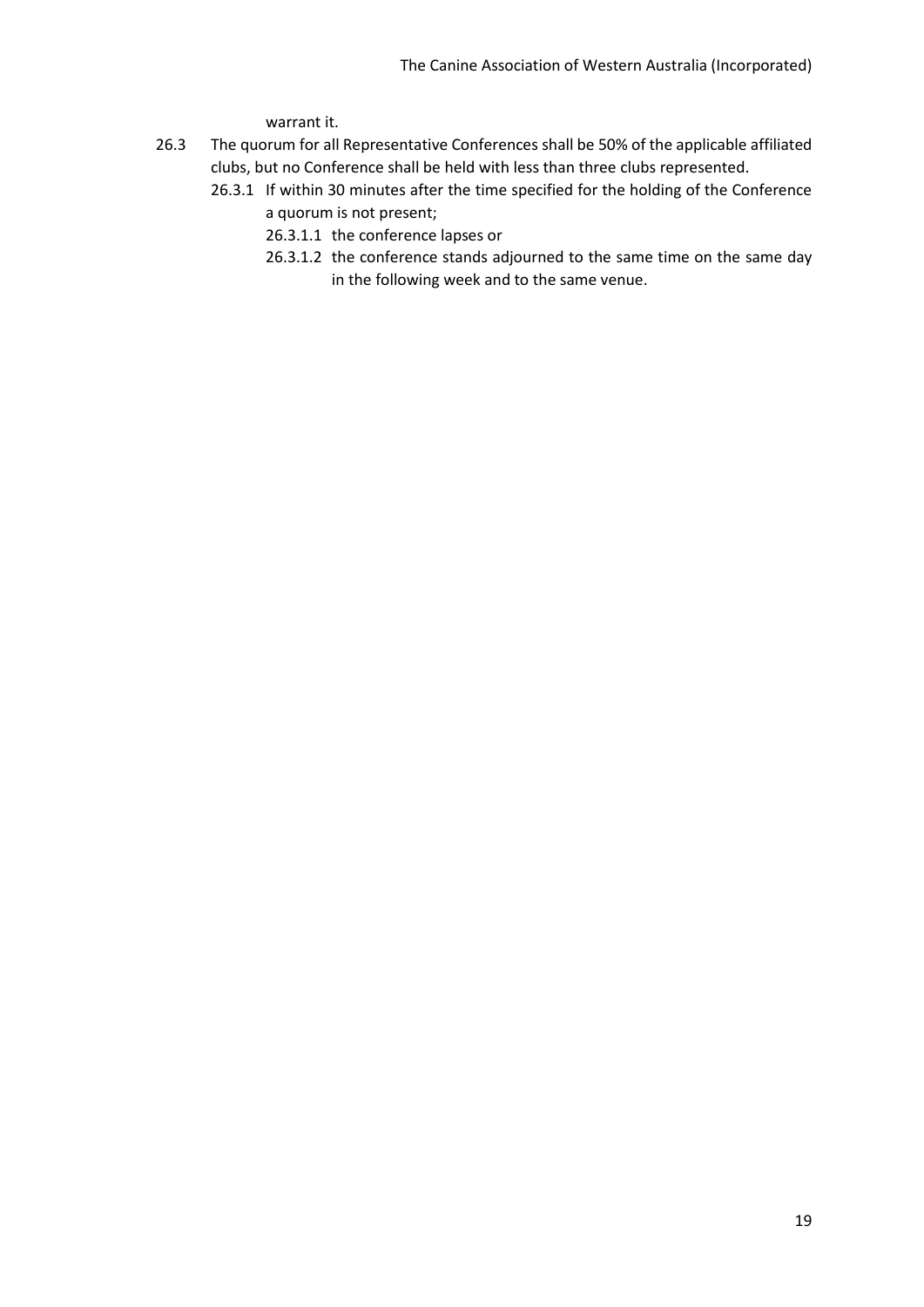# <span id="page-20-0"></span>DISCIPLINARY ACTION, DISPUTES AND MEDIATION

# <span id="page-20-1"></span>27 GOVERNANCE REGULATIONS

- 27.1 Pursuant to Section 19.1.3 of this Constitution, the Governing Council has the power to make and enforce Regulations in relation to disciplinary action, disputes and mediation, which binds the Members as if the Regulations were a part of this Constitution.
- 27.2 The making of Regulations in relation to disciplinary action, disputes and mediation which may differ from any procedure set out in this Constitution are not taken to alter, amend or repeal any part of this Constitution.

## <span id="page-20-2"></span>28 GOVERNANCE STRUCTURE FOR COMPLAINTS and BREACHES

- 28.1 There is a tiered governance structure to provide all Members with the right to lodge complaints relevant to breaches of the Constitution and the Regulations of the Association and the Regulations and Rules of the ANKC Ltd.
- 28.2 Committee of Enquiry
	- 28.2.1 To be convened to hear any reported aggressive dog incidents of during a sanctioned event/training/seminars.
	- 28.2.2 The committee shall consist of the Chief Steward or event co-ordinator, who shall be the chairperson, and two other members.
- 28.3 Investigations Committee
	- 28.3.1 The Governing Council shall annually appoint a Chairperson of the Investigation Committee with the Chairperson of the Investigation Committee responsible for selecting the committee.
	- 28.3.2 To investigate written complaints, disputes or reports received from CAWA affiliates, members or other persons or organisations including other member bodies of the ANKC alleging misconduct or breaches of CAWA Constitution, Regulations, Codes of Ethics or misconduct or breaches of similar rules, regulations or codes of another member body of the ANKC by a CAWA member or member of an ANKC member body where the alleged misconduct or breach occurred in this State, referred to it by any two of the President, Vice President and the Administrative Officer
- 28.4 Protests and Disputes Tribunal
	- 28.4.1 The Governing Council shall annually appoint the Tribunal which shall comprise a Chairperson and up to nine (9) members. No member shall be a member of the Appeals Board or a member of the Investigations committee.
	- 28.4.2 Hear and determine any breaches of the ANKC Ltd rules and regulations, the Association's constitution and regulations, all protests, complaints and disputes referred to it by the Investigations Committee, the Governing Council; or by any two of the President, Vice President and the Administrative Officer, or from a Committee of Enquiry.
	- 28.4.3 Hear and determine all other matters which the Governing Council may, from time to time, refer to the Tribunal.
	- 28.4.4 Impose fines, suspensions, disqualifications or other penalties, and have the power to make such other orders as seen fit as the Tribunal shall decide.
- 28.5 Judges' Board
	- 28.5.1 Governing Council shall annually appoint a Judge's Board convenor, who shall convene a board of up to five (5) persons, suitably qualified as judges, as and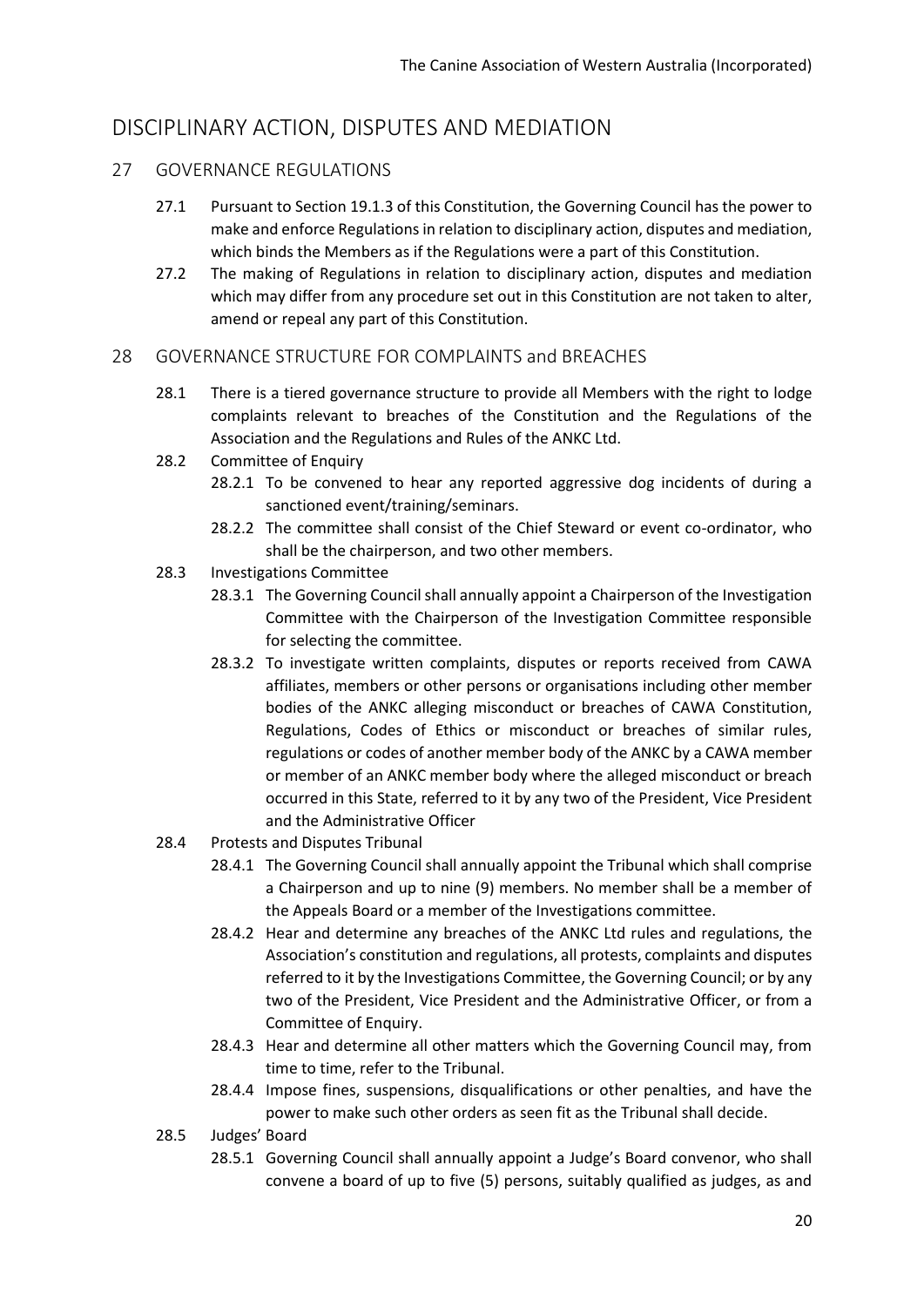when required.

- 28.5.2 To hear and determine all complaints and disputes concerning judges and/or judging referred to it by Governing Council, or by any two of the President, Vice President and the Administrative Officer or by a Training Committee.
- 28.6 Appeals Board
	- 28.6.1 The Governing Council shall annually appoint the Appeals Board comprising a Chairperson and three members and two deputies.
	- 28.6.2 No Governing Councillor, Deputy Councillor, member of the Protests & Disputes Tribunal or member of the Judges' Board or member of the Investigations Committee shall be appointed to the Appeals Board.
	- 28.6.3 To act as the first Court of Appeal and to:
		- 28.6.3.1 Vary or cancel any penalties and/or fines imposed by the Protests & Disputes Tribunal and Judges Board.
		- 28.6.3.2 Order that the case be reconsidered by the body who originally imposed the penalty and/or fine.
- 28.7 The procedures in relation to each tier of the governance structure are included in detail in the Discipline section of the regulations.
- 28.8 Administrative Officer role

The Administrative Officer shall, following the receipt of a written complaint or a breach of the regulations is identified by the office or is an incident at an event:

- 28.8.1 Acknowledge receipt of the complaint and/or incident report
- 28.8.2 contact the member who is the subject of the complaint/incident/breach and inform them of the complaint or breach including details of the matter along with copies of any supporting materials;
- 28.8.3 invite the member to respond in writing to the issues raised;
- 28.8.4 if applicable, the Administrative Officer will then refer the complaint/incident/breach to the relevant Committee which has been established for investigating and/or determining complaints;
- 28.8.5 Upon the conclusion of the Committee's investigation, the Committee will make a recommendation to the Administrative Officer, which may include but is not limited to, referring the complaint to any Committee established by the Governing Council for the hearing and determination of disputes and complaints, or that no further action is required.
- 28.8.6 a breach of the regulations identified by the office or an aggressive dog incident at a sanctioned event will be scheduled to be heard by the Protests and Disputes Tribunal;
- 28.8.7 the respondent will be requested to attend and present their case at a meeting called to decide the issue;
- 28.8.8 inform the respondent of the outcome of the complaint or breach or hearing and any consequences or penalties; and
- 28.8.9 inform the respondent of any rights to appeal the outcome and how these might be exercised.
- <span id="page-21-0"></span>29 HEARINGS
	- 29.1 The Governing Council or Committee whichever shall apply, may at any time, after giving notice to the parties before it, take whatever action it deems necessary to achieve a fair and just conclusion of any matter before it and to that end without restricting the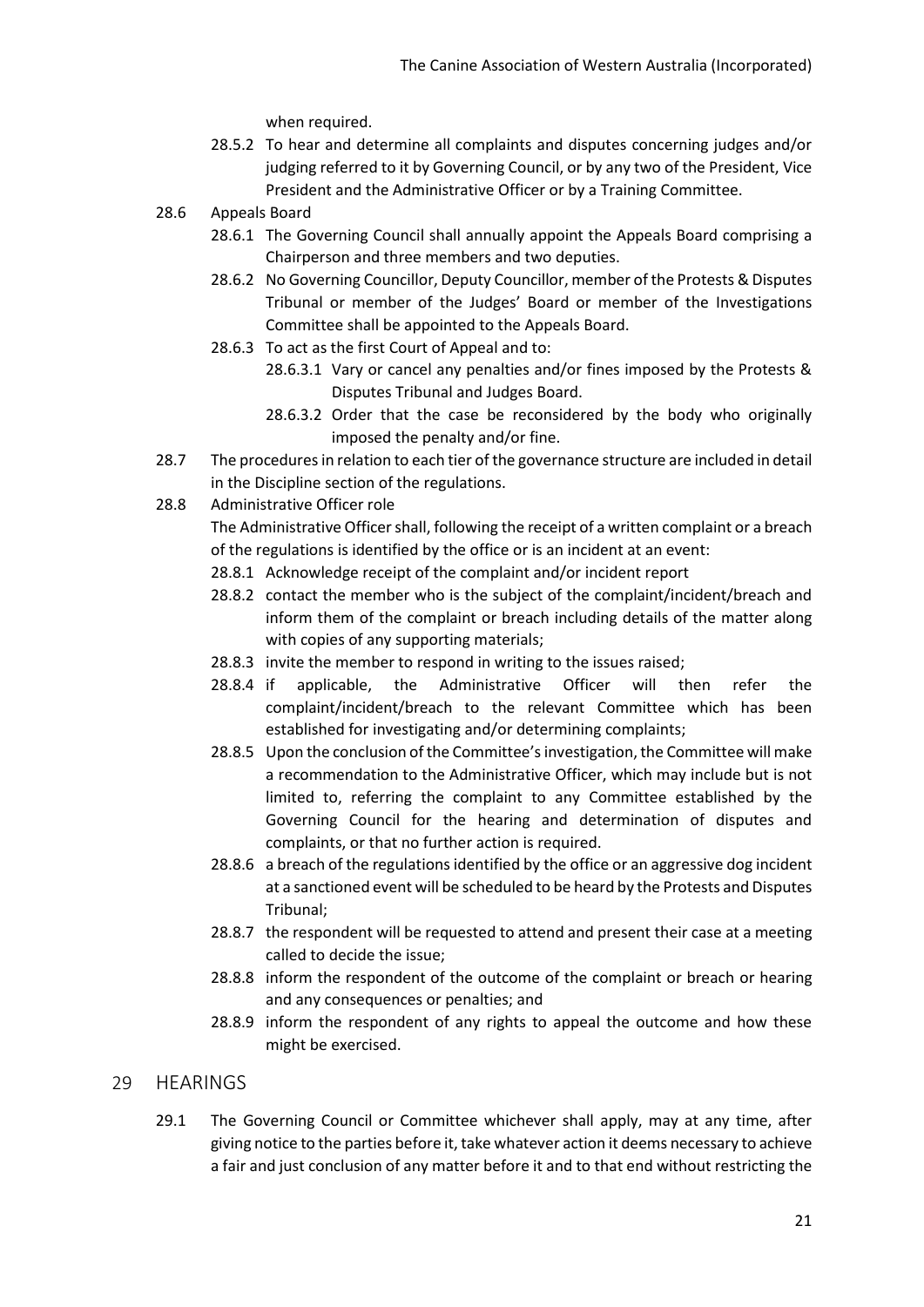right of the Governing Council or Committee it may adjourn any proceedings to a date to be fixed, call witnesses or seek opinion upon any matter as it sees fit.

- 29.2 Before imposing any disqualification, fine or other penalty, the Member shall be given an opportunity to be heard in answer to the charge by the relevant governance body after being given due notice of the hearing at which it will be considered. Notice in writing sent by registered mail addressed to the person concerned at his usual or last known place of abode or business or mailing address shall be deemed to be service of the notice which shall be deemed to have been served seventy two (72) hours after being put in the post.
- 29.3 The respondent / defendant must be in attendance of any hearing to determine any matter, complaint or dispute, unless otherwise ordered by the Governing Council or Committee. Non-attendance will be treated as a matter of contempt of the Governing Council.
- 29.4 If the respondent / defendant chooses to be represented, the respondent / defendant may only be represented by a person who is not, nor has been, a legal practitioner.

#### <span id="page-22-0"></span>30 APPEALS

- 30.1 Any Member or Affiliate charged with an offence and subsequently penalised and who is dissatisfied with the decision and/or penalty of a Committee will have the right of appeal to a Committee or Board established by the Governing Council for the hearing of appeals.
- 30.2 Should the Association be dissatisfied with the decision and/or penalty of a Committee, it shall also have the right to appeal to a Committee established by the Governing Council for the hearing of appeals against the decision and/or penalty.
- 30.3 No Council Member appointed to the Committee who participates in a hearing which is the subject of an appeal to the Governing Council shall participate in any debate or have any vote on the appeal before the Governing Council.
- 30.4 The grounds for appeal and the general conduct of appeal proceedings will be governed by the Regulations.

#### <span id="page-22-1"></span>31 RESOLVING DISPUTES BETWEEN MEMBERS

31.1 The complaint procedure for resolving disputes between members, and between members and the Association, in relation to breaches of the regulations, is as set out in the Regulations.

#### <span id="page-22-2"></span>32 LIABILITY

Decisions made by the Investigations Committee, the Protests & Disputes Tribunal, the Judges Board, the Appeals Board, the Administrative Officer, the Chair of the Governance Pillar of the Association or the Governing Council of and incidental to alleged breaches of the Constitution or the Regulations shall not entitle a Member or Affiliate to make any claim or take any action whatsoever either in law or in equity against Members of the Investigations Committee, the Protests & Disputes Tribunal, the Judges Board, the Appeals Board, the Administrative Officer, the Chair of the Governance Pillar of the Association or the Governing Council.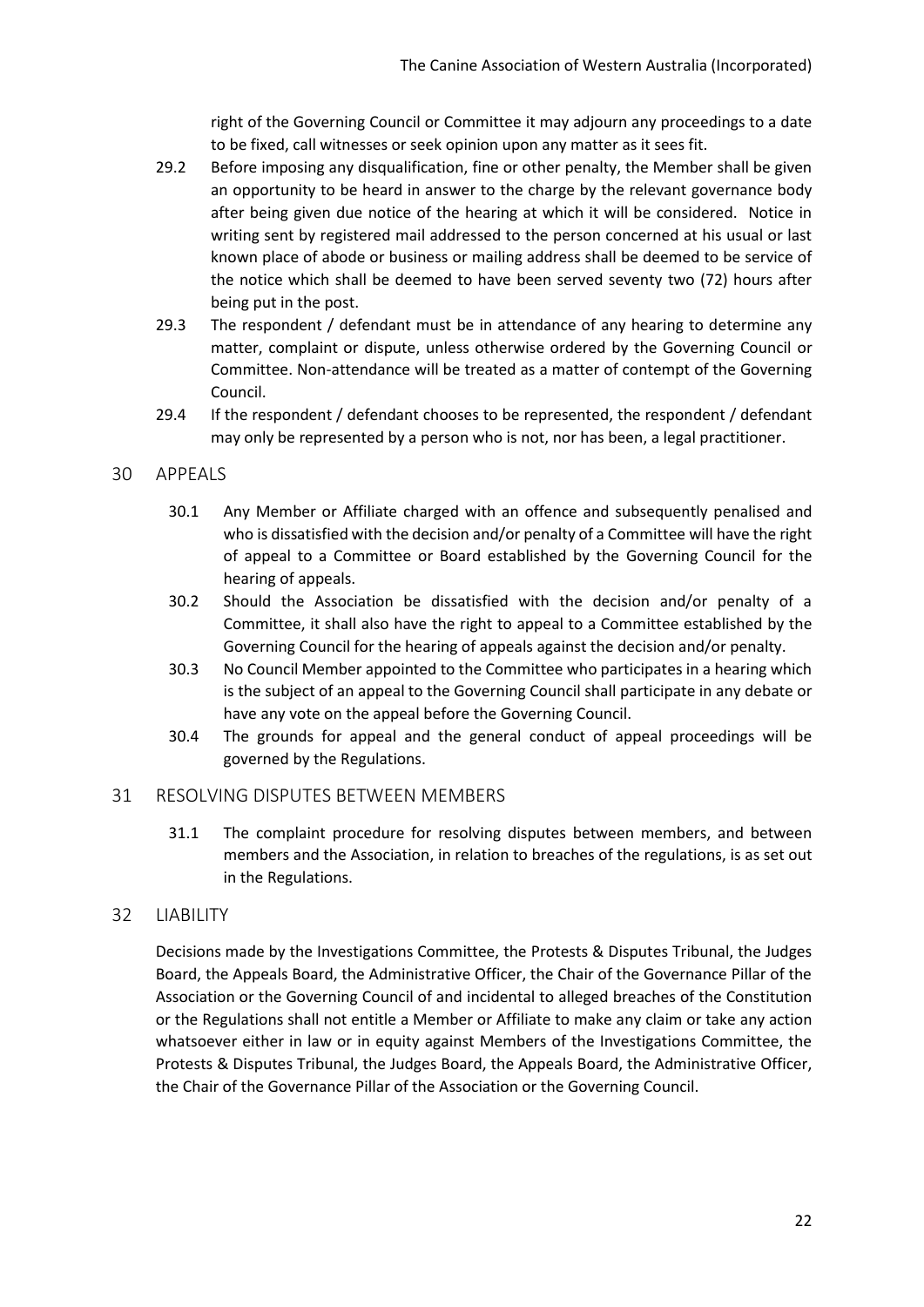# <span id="page-23-0"></span>ADMINISTRATION

#### <span id="page-23-1"></span>33 GENERAL ADMINISTRATION

33.1 The entire affairs of the Association shall be administered by the Governing Council, including the whole of the superintendence and management of the Association's affairs including its finances and the keeping of the Registers of Members and Dogs in accordance with the Constitution.

# <span id="page-23-2"></span>34 TRUSTEES AND COMMON SEAL

- 34.1 For the purposes of the Act, there shall be two Trustees, one of whom shall be the President of the Association and one other member of Governing Council who shall be appointed by the Governing Council.
- 34.2 The Association shall have a Common Seal, which shall be kept in the custody of the Administrative Officer. There shall be three Sealholders for the purpose of affixing the Seal to any document and the Governing Council shall, from time to time appoint such persons to be Sealholders, one of whom shall be the President of Governing Council and may at any time remove a Sealholder and appoint another in their place. The Seal shall not be affixed to any document except by the order of the Governing Council and such affixation shall be countersigned by any two of the Sealholders. The Administrative Officer shall keep a record of all documents to which the Seal shall be fixed.

## <span id="page-23-3"></span>35 FINANCE

- 35.1 Accounts shall be opened with a Bank or Banks as decided by the Governing Council and those authorised to operate on such accounts shall be those appointed by the Governing Council from time to time. In the event of surplus funds becoming available, such funds may be invested in any investments from time to time sanctioned by law for the investment of Trust Funds in such manner as shall be directed by the Governing Council in the case of Association funds.
- 35.2 The financial year of the Association will commence on 1st July and conclude on 30th June.
- 35.3 The annual subscriptions, affiliation fees and the scale of charges are to be set by the Governing Council annually. Notification of such charges must be advised to all Members and Affiliate clubs prior to application.
- 35.4 The Annual Financial report of the Association shall be made available to the Members, for collection from the Association's office, at least ten (10) working days prior to the date set for the Annual General Meeting. If Members wish to receive a researched answer, they are to submit to the Administrative Officer any queries for discussion five (5) working days prior to the Annual General Meeting.
- 35.5 A payment out of the funds of the Association may only be made to a Member of the Association or a Member of the Committee if the payment is authorised by resolution of the Association unless the payment is for out-of-pocket expenses for travel and accommodation in connection with the performance of the members' functions.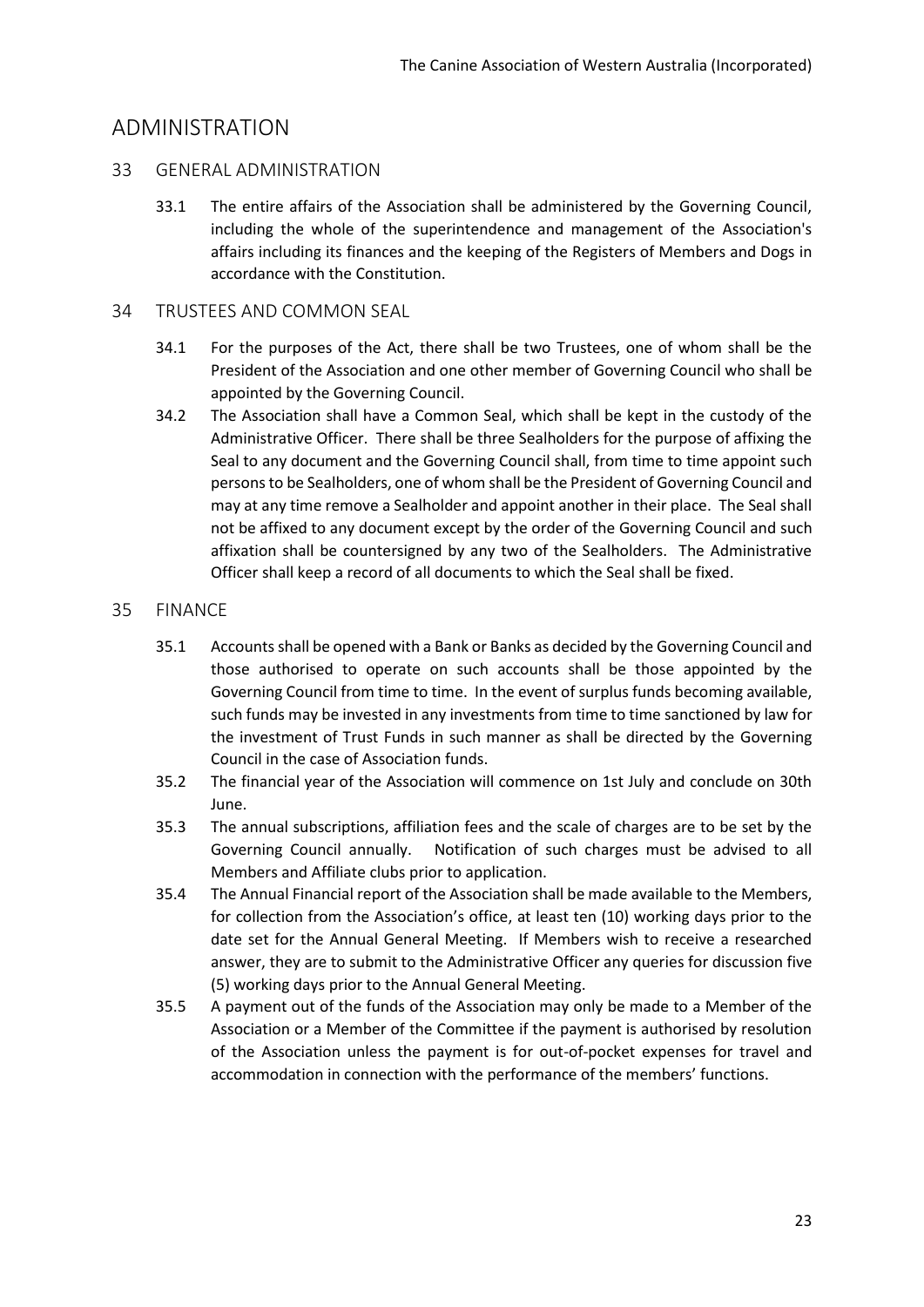#### <span id="page-24-0"></span>36 AFFILIATION AND STANDARD CONSTITUTION FOR AFFILIATES

- 36.1 Affiliation shall be available to any kindred body approved by the Governing Council pursuant to this Constitution and any Regulation made by the Governing Council governing affiliation.
- 36.2 The Governing Council shall draw up a Standard Constitution for Affiliated clubs which shall form the basis for constitutions for all Affiliate dog clubs. The Governing Council may alter and amend the said Standard Constitution for Affiliated Clubs from time to time in a manner not inconsistent with this Constitution and the Act.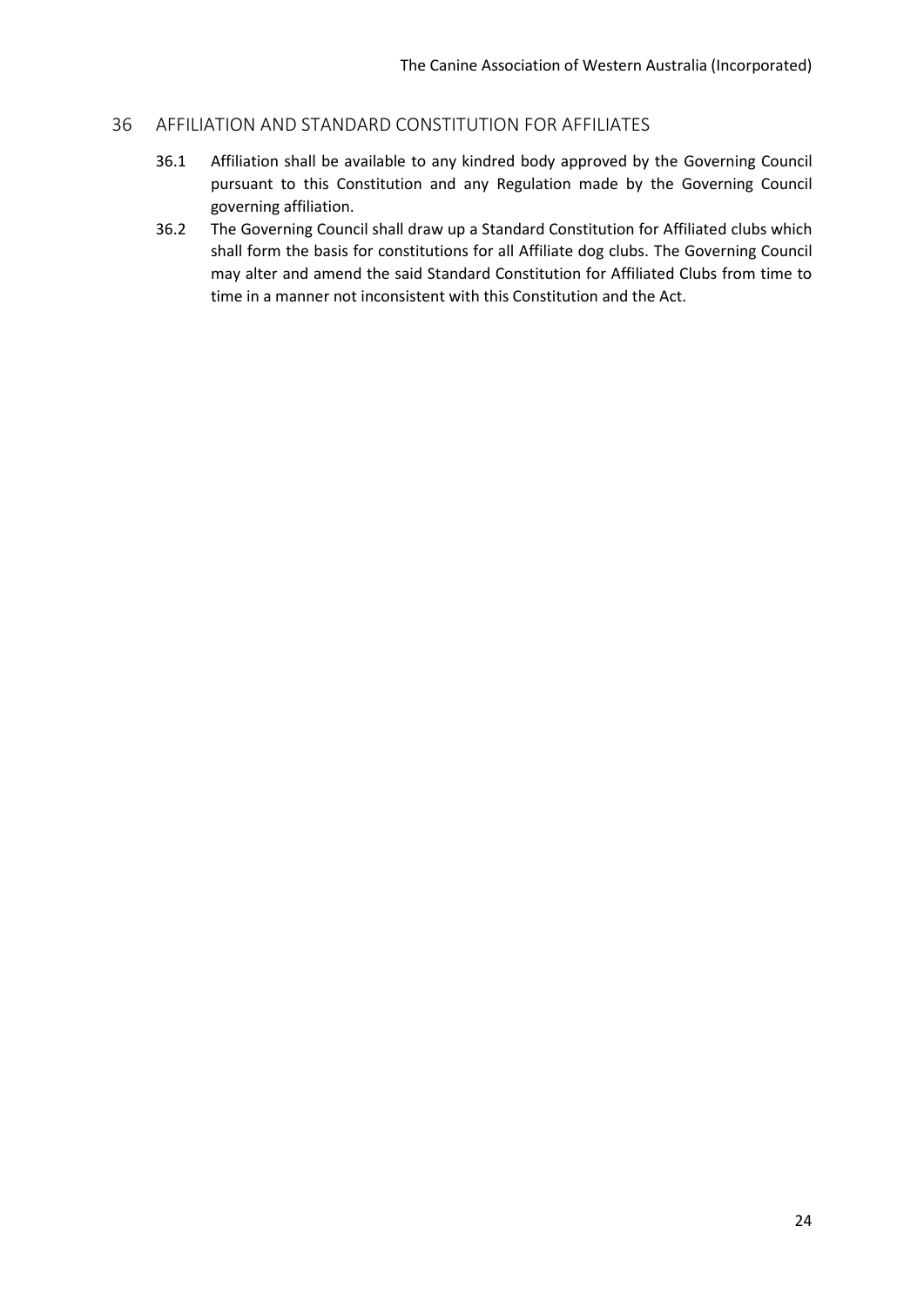# <span id="page-25-0"></span>OTHER MATTERS

## <span id="page-25-1"></span>37 ALTERATION TO THE CONSTITUTION

- 37.1 The Constitution may only be altered by eligible voting Members of the Association who may, by resolution, at any General Meeting add, alter or amend this Constitution provided notice of intention to propose such additions, alterations or amendments shall have been given by the member proposing to move the same to the Administrative Officer in writing at least ninety (90) days prior to the meeting and notice thereof shall have been included in the notice convening the meeting at which such proposed additions, alterations and amendments are to be dealt with.
- 37.2 Such resolutions shall be carried by a majority of at least seventy-five per cent (75%) of those eligible voting members present at the meeting.
- 37.3 Such resolutions shall be carried by a majority of at least seventy-five per cent (75%) of the eligible voting Members present and eligible to vote at the time when such motions are submitted to the vote.
- 37.4 No alteration or amendment of the whole or any section of this Constitution shall be made until the said Constitution or section thereof has been in effect for at least twelve (12) months.
- 37.5 The Governing Council, at its next meeting after a General Meeting at which the Constitution has been altered, added to or otherwise amended, shall take all such steps as are necessary to implement the alterations, additions or amendments.
- 37.6 As soon as is practicable after the making of any changes to the Constitution, the Administrative Officer shall provide a certified copy of the amendment to the Director of Liquor Licensing.

# <span id="page-25-2"></span>38 SALE OF LIQUOR AND RELATED MATTERS

- 38.1 The sale of liquor to members and guests will be in accordance with the Club licence conditions of the Liquor Control Act 1988.
- 38.2 Packaged liquor for consumption off the licensed premises may only be removed by or on the instruction of the Member to whom it was sold.
- 38.3 No person under the age of eighteen (18) years may be admitted to the premises, subject to the Club Licence, during the hours of operation of the Licence unless in the company of an adult person in authority over him/her.
- 38.4 During trading hours any Member may invite guests who must remain in the company of the Member. The number of guests is determined by the licence and shall not exceed the maximum number as contained in the Act.

#### <span id="page-25-3"></span>39 REGISTERS

- 39.1 Pursuant to section 63 of the Act, a register of the names and addresses of each Member shall be kept in the office of the Association and shall be open to inspection by such person and upon such conditions as the Governing Council may from time to time determine.
- 39.2 Pursuant to section 58 of the Act, a register of the names and addresses of each Committee Member, the office they hold, the names and addresses of any person authorised to use the Common Seal on behalf of the Association and the names and addresses of any person who is appointed as a trustee of the Association shall be kept